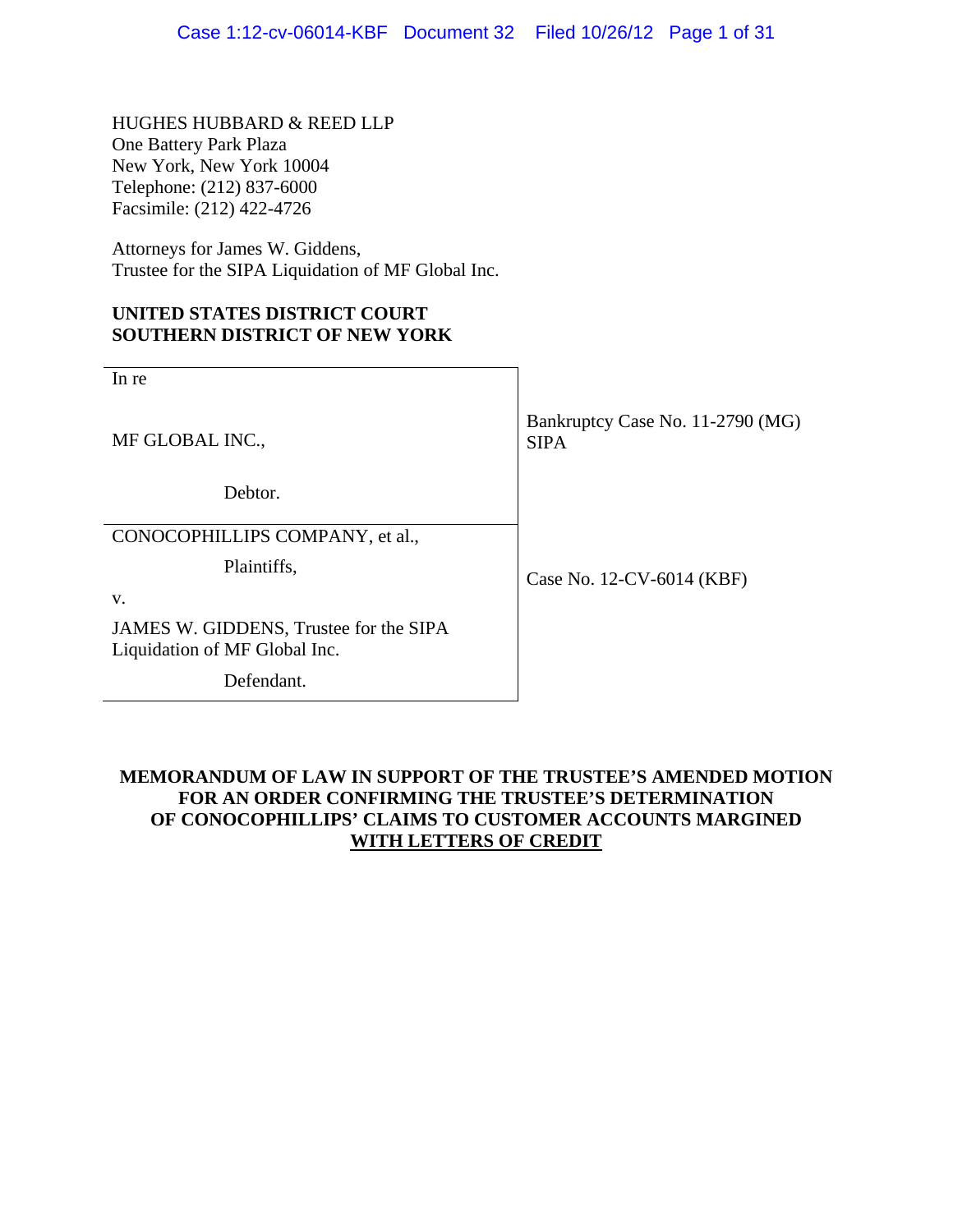# **TABLE OF CONTENTS**

# **Page**

| A.                                                                                                                                    |
|---------------------------------------------------------------------------------------------------------------------------------------|
| <b>B.</b><br>The Collapse And Liquidation Of MFGI And The Shortfall In Customer                                                       |
| $\mathcal{C}$ .                                                                                                                       |
|                                                                                                                                       |
| THE BANKRUPTCY CODE AND GOVERNING CFTC REGULATIONS<br>I.<br>SUPPORT THE TRUSTEE'S DETERMINATION OF CONOCOPHILLIPS'                    |
| The Bankruptcy Code And The CFTC Regulations Direct That The Full<br>A.<br>Amount Of Letters Of Credit Are Customer Property In A FCM |
| The Plain Language Of The Regulation Supports The Trustee's<br>1.                                                                     |
| 2.<br>The Regulation's Promulgation History Leaves No Doubt About                                                                     |
| The Expiration Or Return Of A Letter of Credit Is A Transfer Of<br><b>B.</b>                                                          |
| CONGRESS DID NOT IMPLIEDLY OVERRIDE 17 C.F.R. § 190.08(a)(1)(i)(E)<br>II.                                                             |
| Congress Expressly Delegated To The CFTC The Power To Determine<br>A.                                                                 |
| <b>B.</b><br>Congress' Later Amendment Of The Bankruptcy Code And The<br>Commodity Exchange Act Shows That It Agreed With The CFTC's  |
| The Bank Products And Dodd-Frank Acts Do Not Affect 17 C.F.R.<br>C.                                                                   |
| 1.                                                                                                                                    |
| 2.                                                                                                                                    |
| THE FEDERAL LAWS GOVERNING A COMMODITY BROKER<br>III.                                                                                 |
|                                                                                                                                       |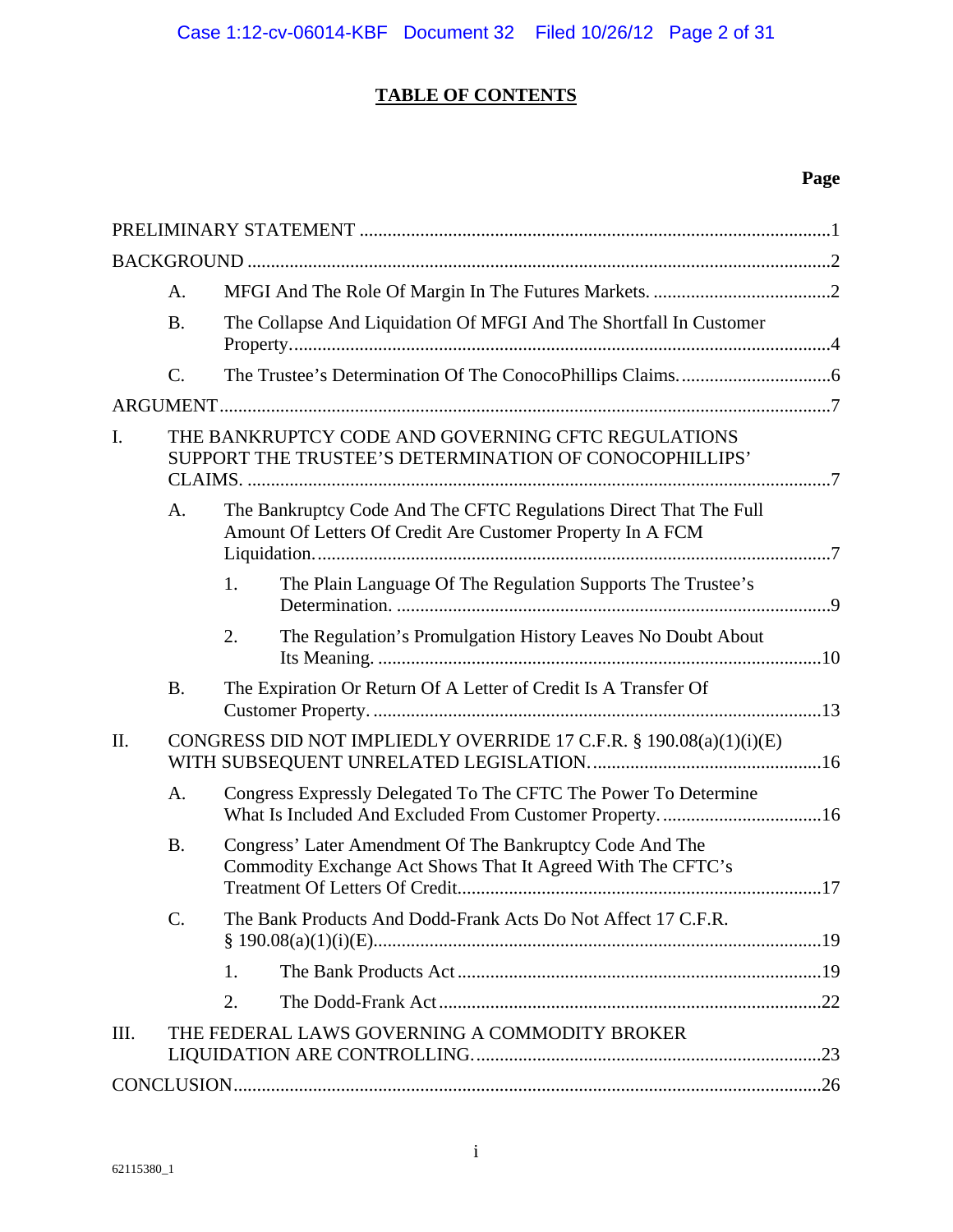# **TABLE OF AUTHORITIES**

**Page(s)** 

| Am. Land Title Ass'n v. Clarke,                                                                           |
|-----------------------------------------------------------------------------------------------------------|
| Auer v. Robbins,                                                                                          |
| Bevill, Bresler & Schulman, Inc.,                                                                         |
| Boeing Co. v. United States,                                                                              |
| Cardiano v. Metacon Gun Club, Inc.,                                                                       |
| CFTC v. Schor,                                                                                            |
| Chase Bank USA, N.A. v. McCoy,                                                                            |
| Chevron U.S.A. Inc. v. Natural Res. Def. Council,                                                         |
| E. Equip. & Servs. Corp.,                                                                                 |
| FDIC v. Bank of Boulder,<br>865 F.2d 1134 (10th Cir. 1988), aff'd en banc, 911 F.2d 1466 (10th Cir. 1990) |
| Fid. Fed. Sav. & Loan Ass'n v. de la Cuesta,                                                              |
| Forest Grove Sch. Dist. v. T.A.,                                                                          |
| Garcia-Villeda v. Mukasey,                                                                                |
| Hibbs v. Winn,                                                                                            |
| Int'l Shoe Co. v. Pinkus,                                                                                 |

**CASES**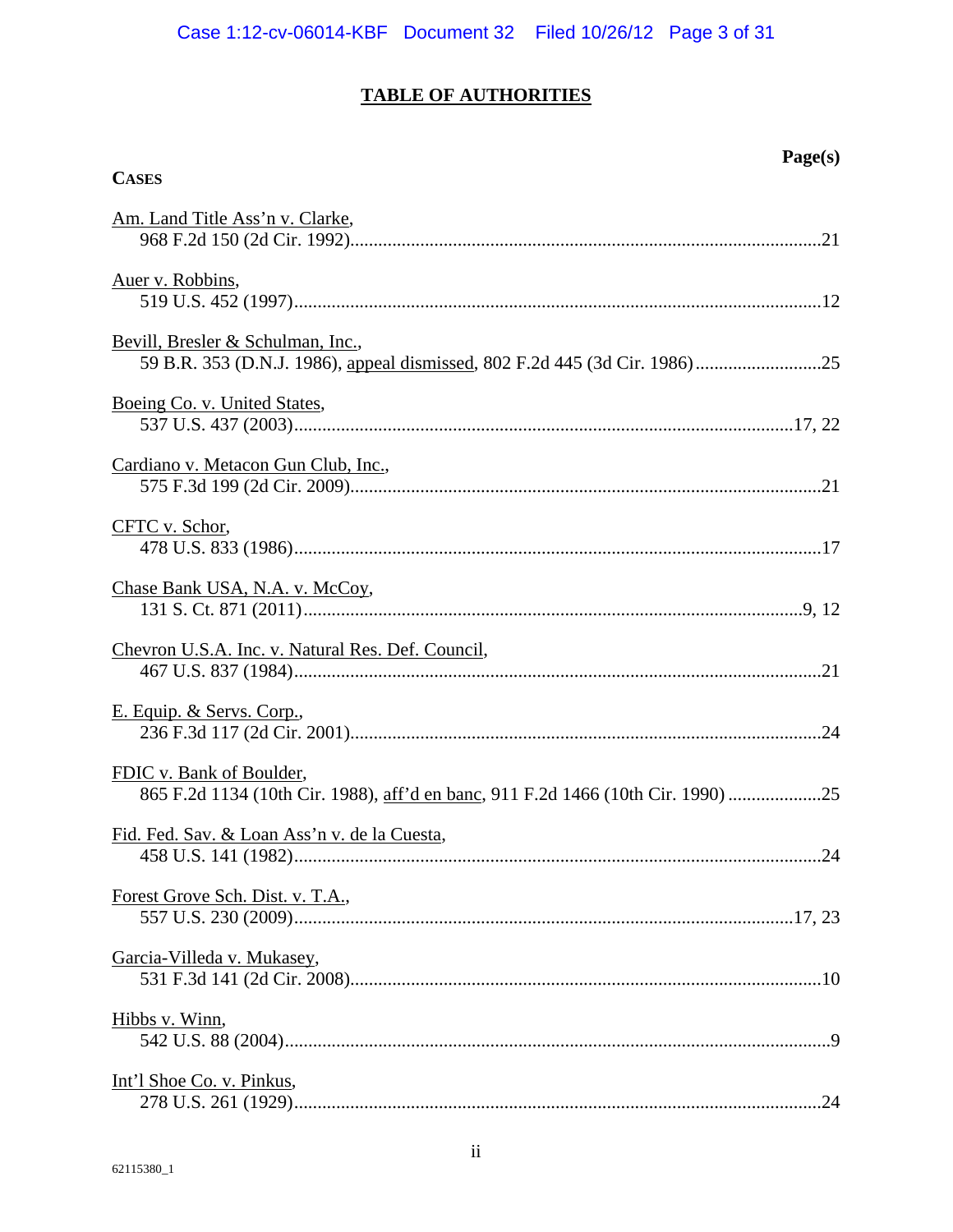# TABLE OF AUTHORITIES<br>(Continued)

| O<br>iρ<br>ı<br>、 |
|-------------------|
|-------------------|

| Kruse v. Wells Fargo Home Mortg., Inc.,                                          |
|----------------------------------------------------------------------------------|
|                                                                                  |
| In re Lehman Brothers Holdings Inc. (Swedbank v. Lehman Brothers Holdings Inc.), |
|                                                                                  |
| Long Island Care at Home, Ltd. v. Coke,                                          |
|                                                                                  |
| Mayo Found. For Med. Educ. & Research v. United States,                          |
|                                                                                  |
| Mullins v. City of New York,                                                     |
|                                                                                  |
| SEC v. Albert & Maguire Sec. Co.,                                                |
| Sec. Investor Prot. Corp. v. Bernard L. Madoff Invs. Sec. LLC,                   |
| 401 B.R. 629 (Bankr. S.D.N.Y. 2009), aff'd sub nom. Rosenman Family, LLC v.      |
| Picard, 420 B.R. 108 (S.D.N.Y. 2009), aff'd, 395 Fed. Appx. 766 (2d Cir. 2010)   |
| Talk Am., Inc. v. Mich. Bell Tel. Co.,                                           |
|                                                                                  |
| TRW Inc. v. Andrews,                                                             |
|                                                                                  |
| Wachovia Bank, N.A. v. Burke,                                                    |
|                                                                                  |
| <b>CONSTITUTIONAL PROVISIONS</b>                                                 |
|                                                                                  |
| <b>STATUTES AND RULES</b>                                                        |
|                                                                                  |
|                                                                                  |
|                                                                                  |
|                                                                                  |
|                                                                                  |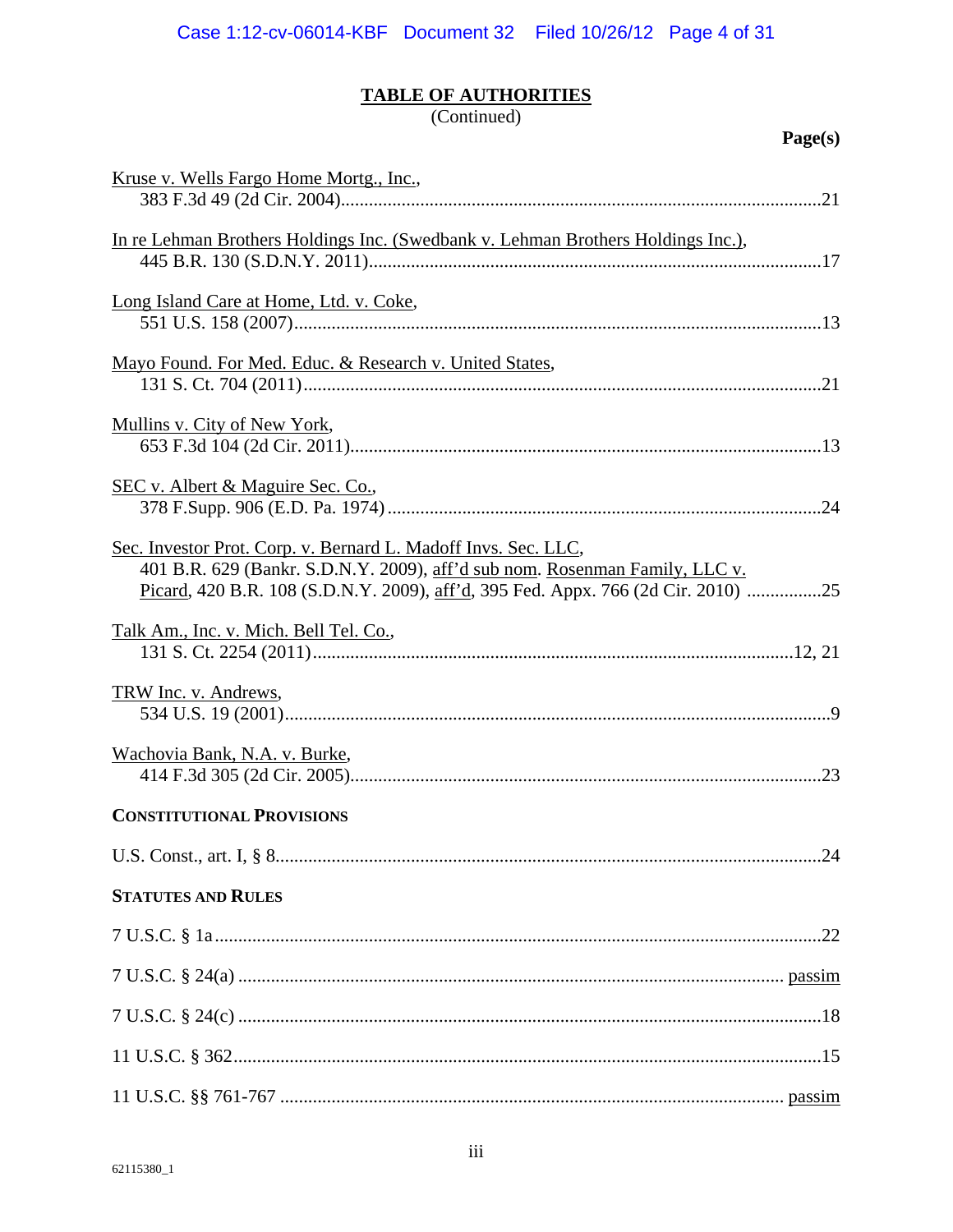# **TABLE OF AUTHORITIES**

(Continued)

| Page(s)                                                                             |
|-------------------------------------------------------------------------------------|
|                                                                                     |
| Commodity Futures Modernization Act of 2000, Pub. L. No. 106-554, 114 Stat. 2763    |
| Dodd-Frank Wall Street Reform and Consumer Protection Act, Pub. L. No. 111-203, 124 |
| <b>REGULATIONS</b>                                                                  |
|                                                                                     |
|                                                                                     |
|                                                                                     |
| <b>LEGISLATIVE AND ADMINISTRATIVE MATERIALS</b>                                     |
|                                                                                     |
|                                                                                     |
|                                                                                     |
|                                                                                     |
|                                                                                     |
|                                                                                     |
| <b>OTHER AUTHORITIES</b>                                                            |
|                                                                                     |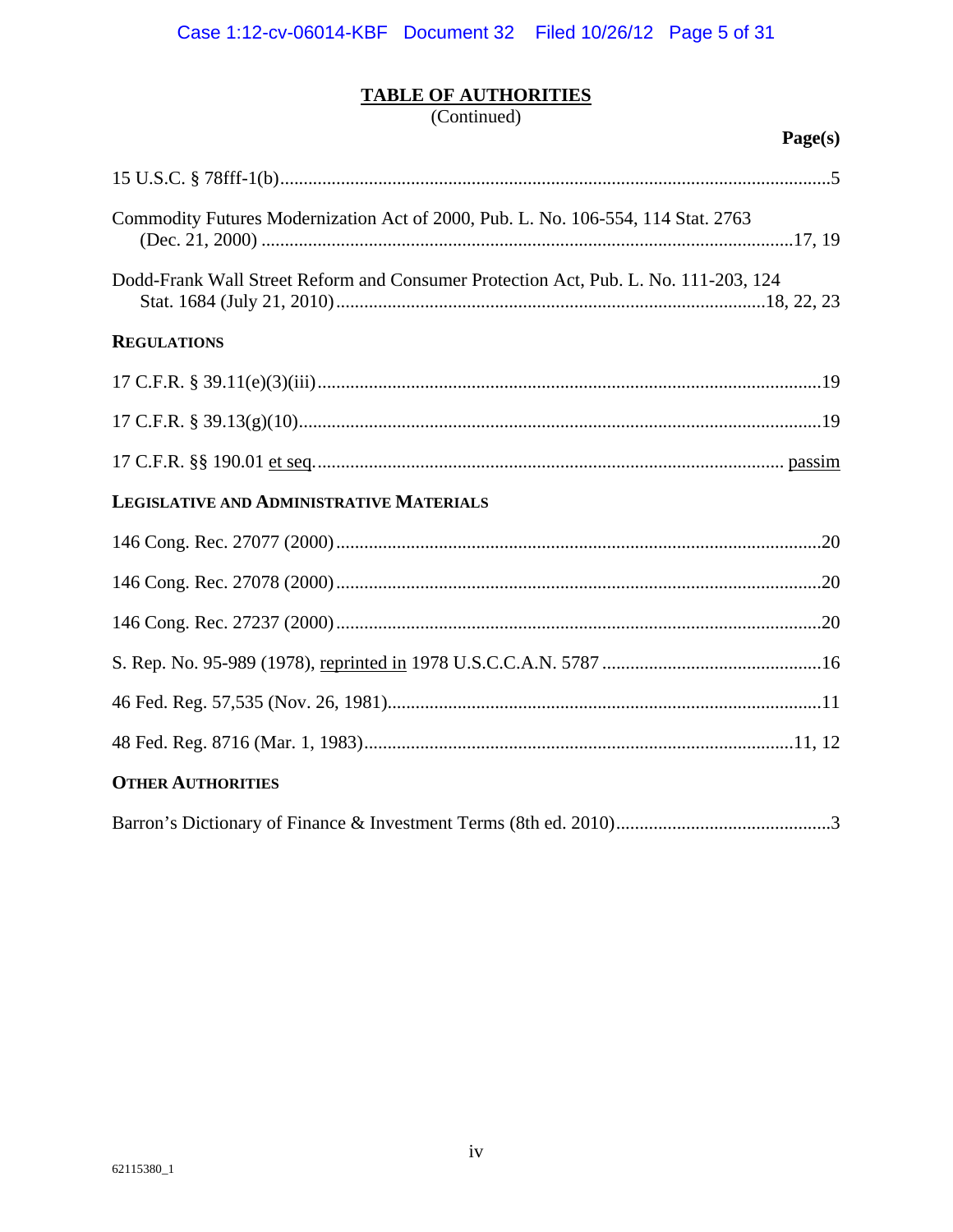#### Case 1:12-cv-06014-KBF Document 32 Filed 10/26/12 Page 6 of 31

James W. Giddens (the "*Trustee"*), as Trustee for the liquidation of MF Global Inc. ("MFGI") under the Securities Investor Protection Act ("SIPA"), by and through his undersigned counsel, respectfully submits this memorandum of law in support of the Trustee's Amended Motion for an Order Confirming the Trustee's Determination of the ConocoPhillips Company and ConocoPhillips Canada Marketing & Trading ULC (together, "ConocoPhillips") Claims to Customer Accounts Margined with Letters of Credit and states as follows:

#### **PRELIMINARY STATEMENT**

There is a shortfall in customer property in the MFGI liquidation. This means that former MFGI customers are recovering less than 100 percent of their property, including margin that they posted with MFGI pre-liquidation. The ConocoPhillips companies seek different treatment simply because they were among a small handful of customers that posted margin in the form of letters of credit ("LOCs"). But the law does not permit such preferential treatment.

The Bankruptcy Code itself, in 11 U.S.C. § 766(h), directs that distributions are to be made to customers "ratably"; that means that if there is a shortfall, all customers must share the burden. The Commodity Futures Trading Commission ("CFTC") – the federal agency that Congress empowered to promulgate the rules governing commodity broker liquidations – promulgated a regulation to ensure that this principle applied specifically to LOCs. The Trustee's determination of ConocoPhillips' claims follows this regulation and results in the equitable treatment of all of MFGI's former customers.

Application of well-accepted principles of statutory and regulatory construction leaves no question that 17 C.F.R. § 190.08(a)(1)(i)(E) instructs the Trustee to consider the total amount of the ConocoPhillips LOCs as customer property. Any other reading of the regulation is contrary to the CFTC's own contemporaneous and current interpretation. And once the full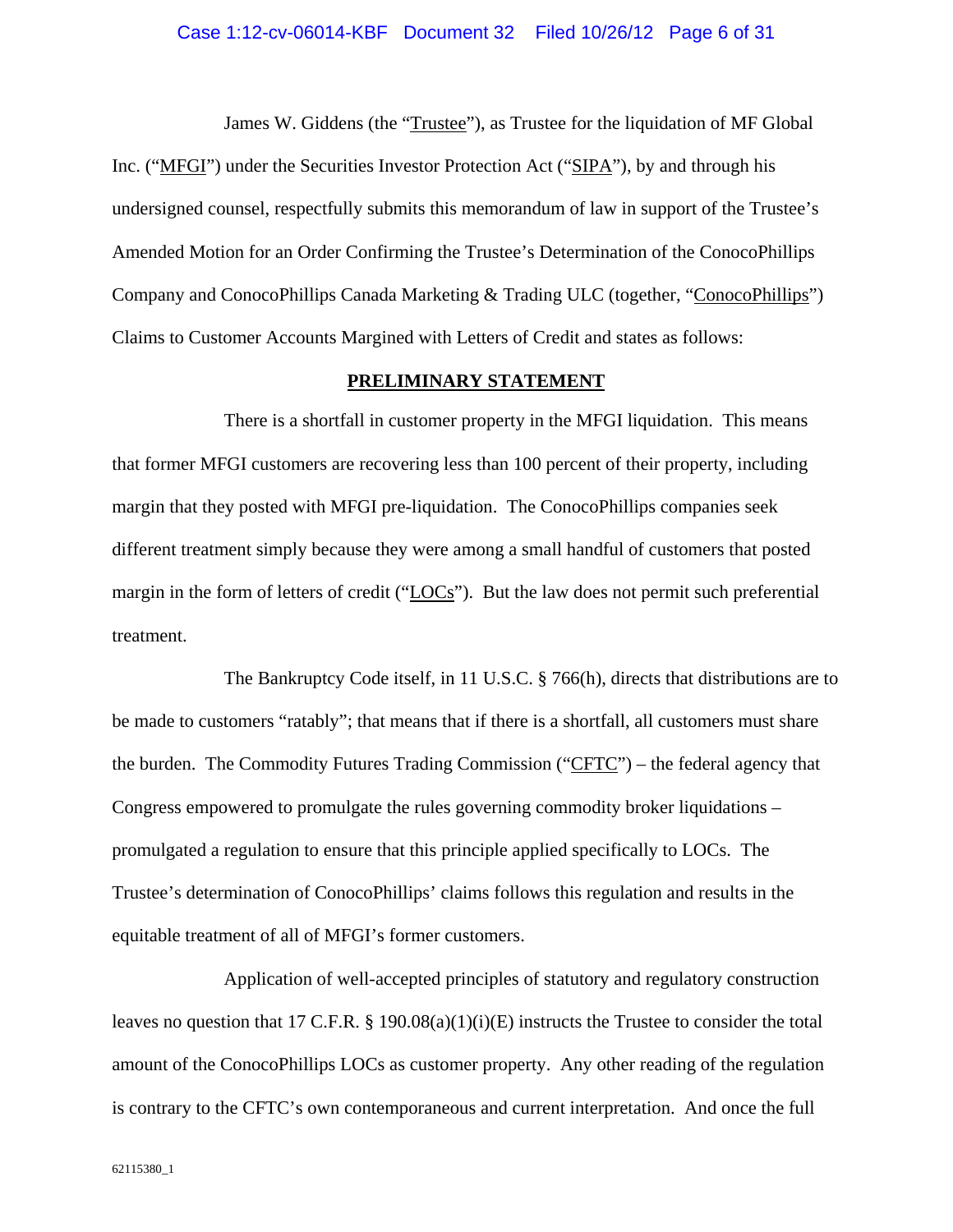#### Case 1:12-cv-06014-KBF Document 32 Filed 10/26/12 Page 7 of 31

amount of the LOCs are customer property, the only equitable result is that the expiration or return of a LOC to the party posting it is a distribution of customer property to that customer.

ConocoPhillips has sought to overcome the only valid reading of the regulation by arguing that: (i) Congress impliedly overrode the CFTC regulation in later, unrelated legislation without any mention of that intent; and (ii) the CFTC exceeded its authority in enacting a bankruptcy regulation that conflicted with state law. A careful reading of the relevant statutes and their legislative history shows that these arguments are incorrect.

The issue of whether ConocoPhillips, or any customer that is able to post LOCs as margin, can circumvent the normal pro rata distribution of customer property is an important one. In this liquidation, if ConocoPhillips were to prevail, the \$205 million in LOCs it posted instead of cash to margin its trading would not pass through the pro rata distribution process at all. This would mean that ConocoPhillips would receive more than its fair share of property, and the recovery prospects for all other MFGI customer-claimants – over 27,000 of them – would remain uncertain. Such inequitable treatment would be the opposite of what Congress and the regulator intended.

#### **BACKGROUND**

### **A. MFGI And The Role Of Margin In The Futures Markets.**

MFGI was a futures commission merchant ("FCM") subject to regulation by the CFTC and a registered securities broker-dealer subject to SIPA. (Report of the Trustee's Investigation and Recommendations at 26, 31-32, attached in part to the Declaration of Marlena C. Frantzides sworn to on October 26, 2012 (the "Second Frantzides Decl.") at Ex. A.) As a FCM, MFGI executed buy and sell orders for commodities futures contracts on behalf of tens of thousands of customers. The ConocoPhillips entities were two of those customers.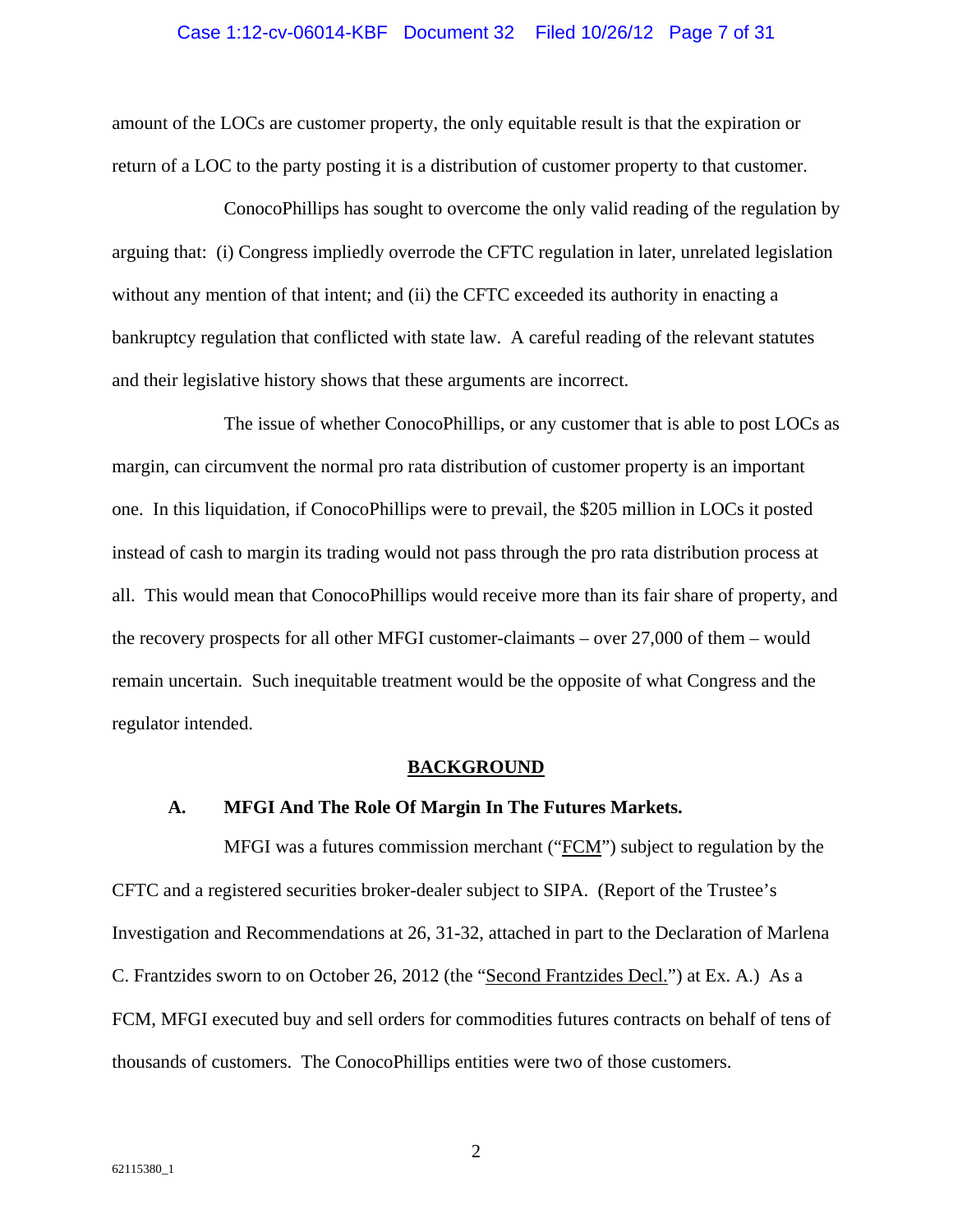# Case 1:12-cv-06014-KBF Document 32 Filed 10/26/12 Page 8 of 31

Commodities futures contracts are standardized agreements for the purchase or sale of a commodity for delivery in the future at a predetermined price. Barron's Dictionary of Finance & Investment Terms 128 (8th ed. 2010). For example, a FCM customer can buy (through its FCM as agent at clearinghouses), 5,000 bushels of corn for delivery in March 2013 at \$3.00 per bushel. Every day, the clearinghouse marks every contract to market, collecting losses and paying gains based on the changes in market prices. To ensure that FCMs and their customers will perform the obligations associated with their futures positions, clearinghouses require that FCMs, on behalf of their customers, post initial margin, also known as performance bond. FCMs in turn look to and require their individual customers to post initial margin. As regulated by the CFTC, the clearinghouses permit different forms of property as initial margin: cash, Treasury bills and notes, securities, and, most relevant here, LOCs. Regardless of the form, MFGI was permitted to access the margin pursuant to its customer contracts only in the event of a "default" by the customer. (See Customer Agreements, Second Frantzides Decl. at Exs. B at  $\P$  5 and C at  $\P$  4.)

A default occurs when a customer fails to meet its margin obligations. For example, when the FCM customer places a buy order for the March 2013 corn futures, the initial margin on the trade is based on a clearinghouse-determined amount that relates to the volatility of the underlying product. If the price of March 2013 corn futures increases, no margin call will occur, but if the price of March 2013 corn futures decreases, the customer could become undermargined, resulting in a margin call. If the customer deposits the required additional margin, no further action is taken. If, however, the customer fails to deposit the necessary additional margin, the FCM could declare the customer in default, at which point the FCM is permitted to liquidate the customer's position (i.e., sell the March 2013 corn). If in liquidating the position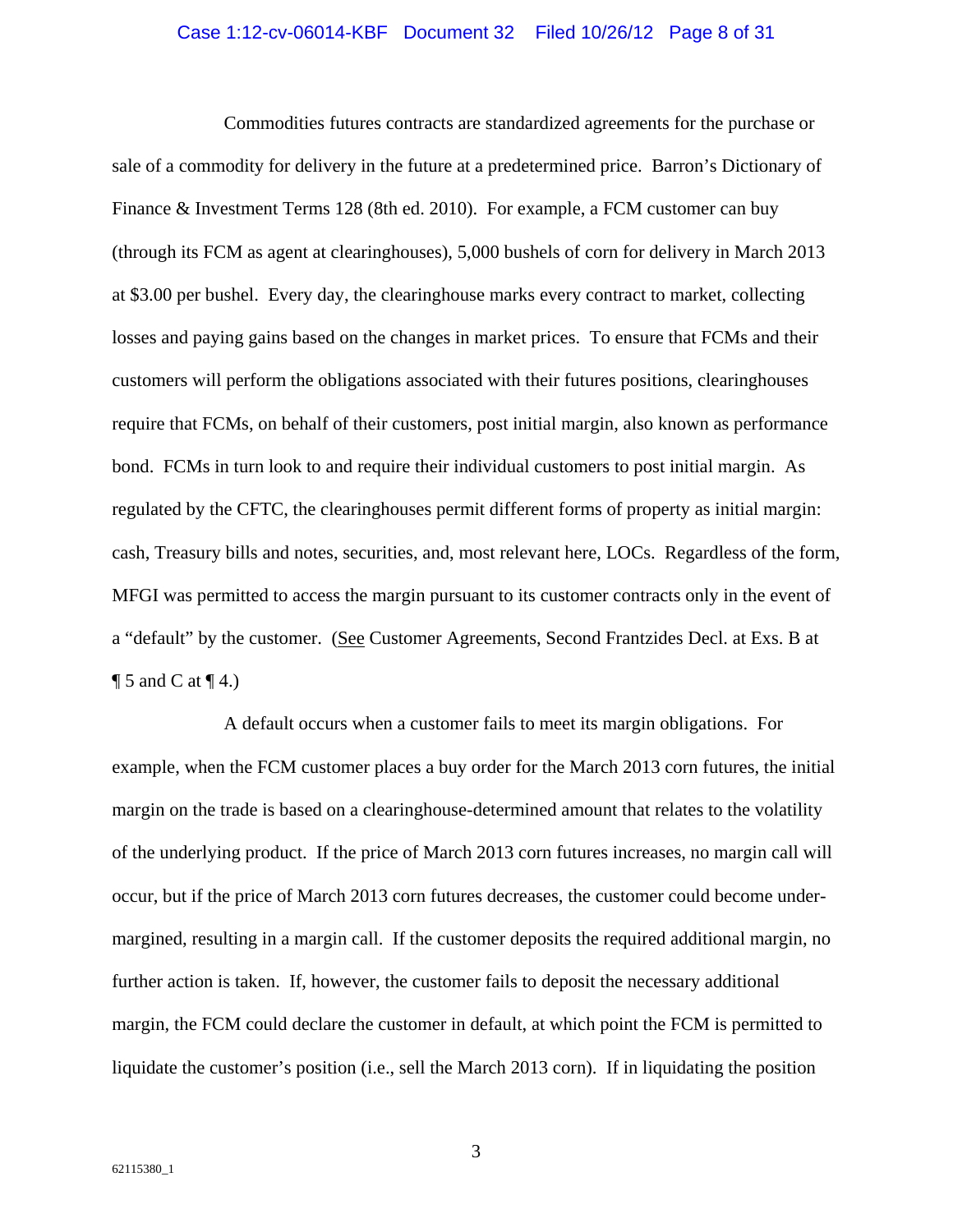#### Case 1:12-cv-06014-KBF Document 32 Filed 10/26/12 Page 9 of 31

the FCM incurs a loss, the FCM is contractually permitted to access the customer's margin to make itself whole. This could entail taking cash from the customer's account, selling a security or Treasury instrument, or drawing down on a LOC.

Customers' periodic account statements from the FCM reflect the amount of margin posted with a FCM by the customer. Cash receives its full value in the margin calculation. Treasury bills, Treasury notes, and securities are not given dollar-for-dollar value as margin but instead are booked at lower amounts to cover the risk that their liquidation value could be less. Like cash, LOCs are given their full face value as margin, reflecting the market assumption that the LOC is as good as cash and not at risk of being unavailable in its full amount. (See ConocoPhillips' Account Statements, attached in part to Second Frantzides Decl. at Exs. D and E.) That is, a customer that posts a \$10 million LOC as margin with a FCM will have the same available margin as a customer that posts \$10 million in cash. If a LOC expires, the customer would be required to post new margin to remedy the deficit. (See CME Group Clearing House Manual of Operations (December 2010) 158, Second Frantzides Decl. at Ex. F.)

#### **B. The Collapse And Liquidation Of MFGI And The Shortfall In Customer Property.**

Early in the morning of October 31, 2011 (the "Filing Date"), federal regulators became aware of significant compliance failures by MFGI. That afternoon, the Honorable Paul A. Engelmayer of the Southern District of New York entered an order commencing the liquidation of MFGI pursuant to the provisions of SIPA and appointing James W. Giddens as Trustee. (See Second Frantzides Decl. at Ex. G.) As a FCM and securities broker-dealer, MFGI is being liquidated pursuant to both SIPA and the Bankruptcy Code provisions enacted by Congress specifically to govern FCM liquidations (subchapter IV of chapter 7 of title 11, or 11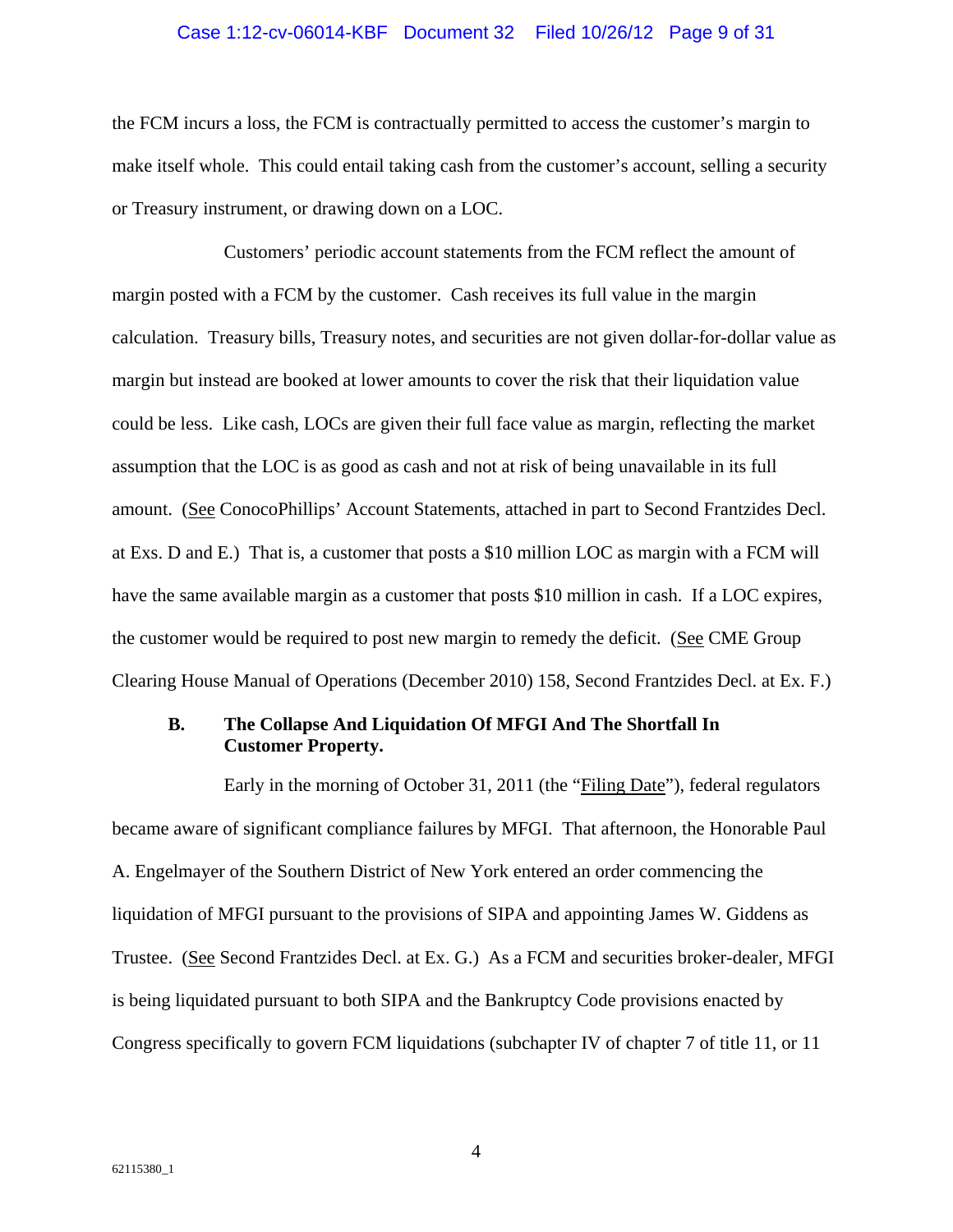U.S.C. §§ 761-767), as well as the CFTC regulations promulgated to implement subchapter IV: 17 C.F.R. §§ 190.01 through 190.10 (the "Part 190 Regulations").<sup>1</sup>

Among the Trustee's most important duties in a FCM liquidation are marshaling and distributing the property of the former FCM customers. 15 U.S.C. § 78fff-1(b). The failed FCM's former customers are entitled to priority distributions before any other creditor claims are satisfied. See 11 U.S.C. § 766(h). To accomplish this, the Part 190 Regulations create separate pools of customer property from which all customers share ratably by account class, and these pools of customer property are distinct from the general estate. (See Brief of the CFTC Pursuant to the Court's November 17, 2011 Order 5-9, Second Frantzides Decl. at Ex. H.)

In the case of MFGI, there is a substantial shortfall in the two primary classes of customer property: one related to commodity futures trading on domestic exchanges ("4d Property") and one related to commodity futures trading on foreign exchanges ("30.7 Property"). To date, the Trustee has been able to return 4d Property at a rate of 80 cents on the dollar, while 30.7 Property has been returned at a rate of 5 cents on the dollar. (See Seventh Interim Status Report on Claims ¶ 13, Frantzides Decl. at Ex. I.)

The Bankruptcy Code and the Part 190 Regulations both demand that any shortfall of customer property be shared ratably by all customers in a given account class. 11 U.S.C. § 766(h); 17 C.F.R. § 190.01(n). As applied in the MFGI liquidation, if a former MFGI customer had \$1 million in cash posted as margin for 4d trading and no open positions – i.e., a \$1 million net equity – the Trustee has distributed 80 percent of that, or \$800,000. Prior to MFGI's liquidation, MFGI would not have had the contractual right to access the \$1 million in

l

<sup>1.</sup> The applicable Part 190 Regulations are those that were in effect as of October 31, 2011. They have been subsequently amended.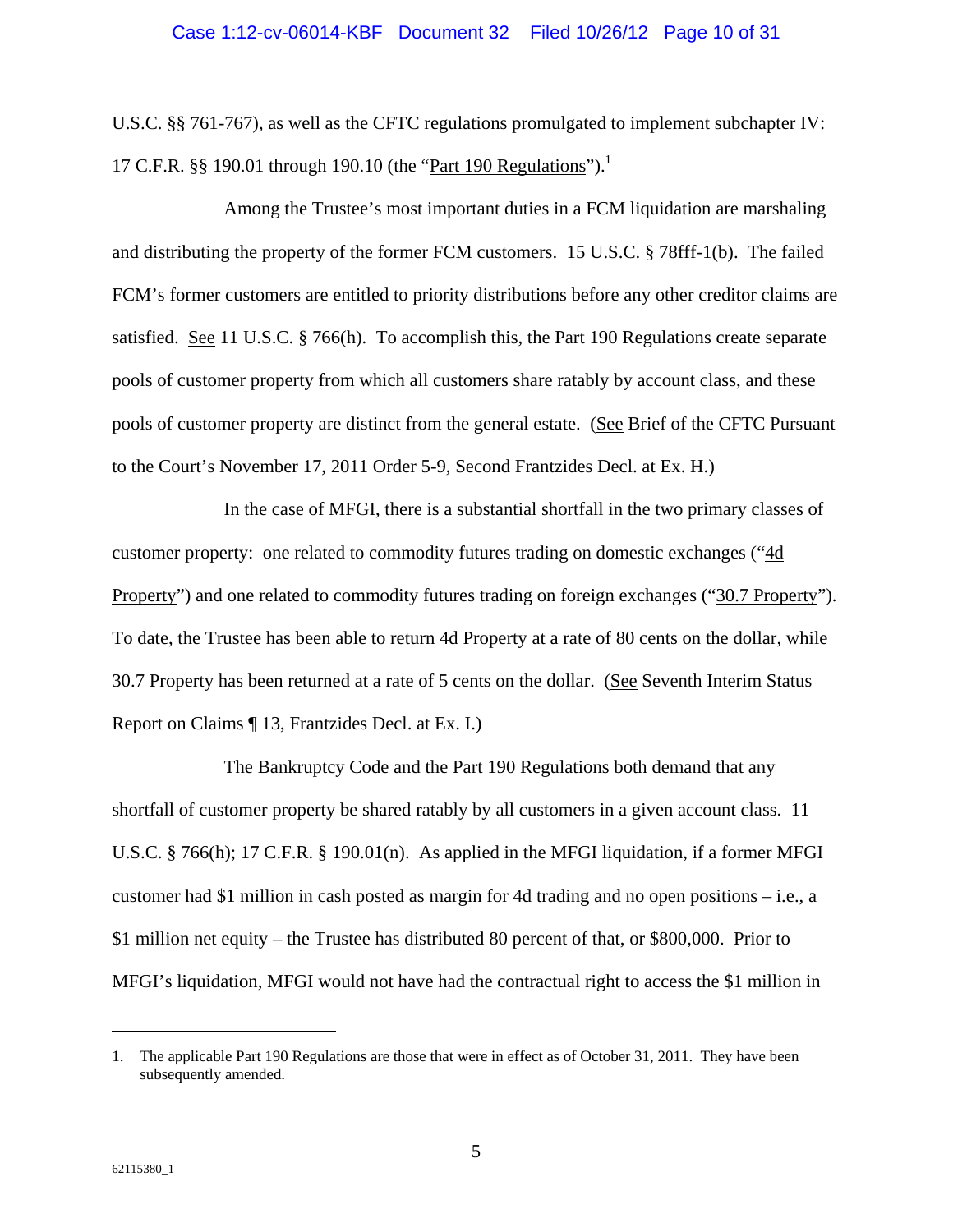# Case 1:12-cv-06014-KBF Document 32 Filed 10/26/12 Page 11 of 31

cash because the customer was not in default. But upon MFGI's liquidation, the \$1 million is customer property subject to pro rata distribution for all customer-claimants. For customers that had posted margin in the form of non-cash collateral and wanted it returned to them rather than liquidated, the Trustee, where possible, permitted the customer to make a payment in exchange for the asset to keep the distribution level at 80 percent.

For example, the Trustee reached this arrangement with GFX Corporation ("GFX") regarding the LOC it had posted with MFGI to support its commodity futures trading. Specifically, to secure the return of the \$20 million LOC GFX had posted as margin – the only asset in GFX's account except for a small debit – GFX wired 20 percent of its accounts' net liquidating value to the Trustee, and the Trustee returned the undrawn LOC to GFX. (See Limited Agreement and Reservation of Rights Between CME Group Inc. and James W. Giddens, Recitals ¶ I; Section 3.4, Second Frantzides Decl. at Ex. J.)

### **C. The Trustee's Determination Of The ConocoPhillips Claims.**

On May 22, 2012, the Trustee allowed ConocoPhillips' December 16, 2011 claims as customer claims, including in his determinations the customer net equity for each account class as directed by the Part 190 Regulations.<sup>2</sup> ConocoPhillips Company's net equity includes: (i) \$135 million in 4d LOCs and \$40,790,952 in other 4d Property; and (ii) \$60 million in 30.7 LOCs and \$25,755,528 in other 30.7 Property. ConocoPhillips Canada's net equity includes: (i) \$1,546,818 in 4d Property, 72 percent of which has been returned; and (ii) \$10 million in 30.7 LOCs and \$24,866,553 in other 30.7 Property. The determination notices also

 $\overline{\phantom{a}}$ 

<sup>2.</sup> The specifics regarding ConocoPhillips' LOCs have been described in prior briefing and noted in the Court's order withdrawing the reference, so they are not repeated here. (Trustee's Bankruptcy Court Motion for an Order Confirming the Trustee's Determination of ConocoPhillips' Claims to Customer Accounts Margined with Letters of Credit (the "Trustee's Motion") at  $\P$  16 – 25, Second Frantzides Decl. at Ex. K.)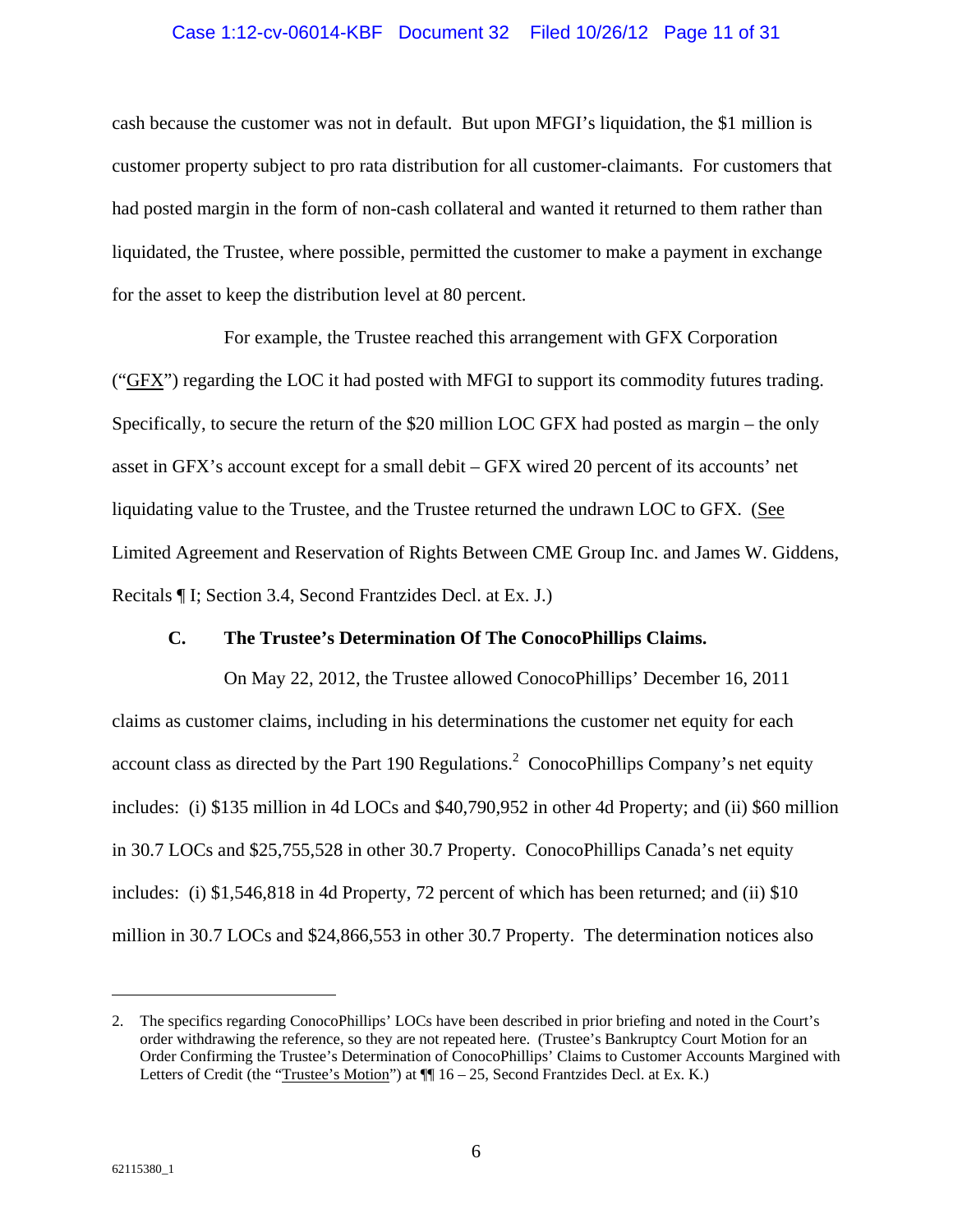### Case 1:12-cv-06014-KBF Document 32 Filed 10/26/12 Page 12 of 31

record the transfers of customer property that have occurred since the Filing Date stating that "the face value of the LOCs posted by you with MFGI as margin for futures activity on foreign and domestic exchanges that either expired or were returned to you after the Filing Date is included in the amount already transferred to you." (See Notices of Trustee's Determination of Claims, Second Frantzides Decl. at Exs. L and M.).

ConocoPhillips has objected to the Trustee's determination. (Opposition of ConocoPhillips Company and ConocoPhillips Canada to the Trustee's Determination of Claims (the "Objection"), Second Frantzides Decl. at Ex. N.) In this motion, the Trustee seeks the Court's confirmation that his determination of ConocoPhillips' claims is correct.

#### **ARGUMENT**

# **I. THE BANKRUPTCY CODE AND GOVERNING CFTC REGULATIONS SUPPORT THE TRUSTEE'S DETERMINATION OF CONOCOPHILLIPS' CLAIMS.**

In performing his statutory obligation to determine ConocoPhillips' customer claims in the MFGI liquidation, the Trustee made two determinations that: (i) the full amounts reflected in the ConocoPhillips LOCs are customer property, and (ii) the expiration or return of the LOCs is a transfer of customer property. The LOCs represent the value of ConocoPhillips' margin obligations on the Filing Date, and after the Filing Date that value must remain available for ratable distribution in accordance with the Bankruptcy Code provisions and the CFTC regulations that implement them.

# **A. The Bankruptcy Code And The CFTC Regulations Direct That The Full Amount Of Letters Of Credit Are Customer Property In A FCM Liquidation.**

In 1978, Congress passed the Bankruptcy Reform Act, which, among other things, created a subchapter of the Bankruptcy Code specifically designed to govern the liquidation of a FCM like MFGI. In enacting this subchapter, Congress also made clear that the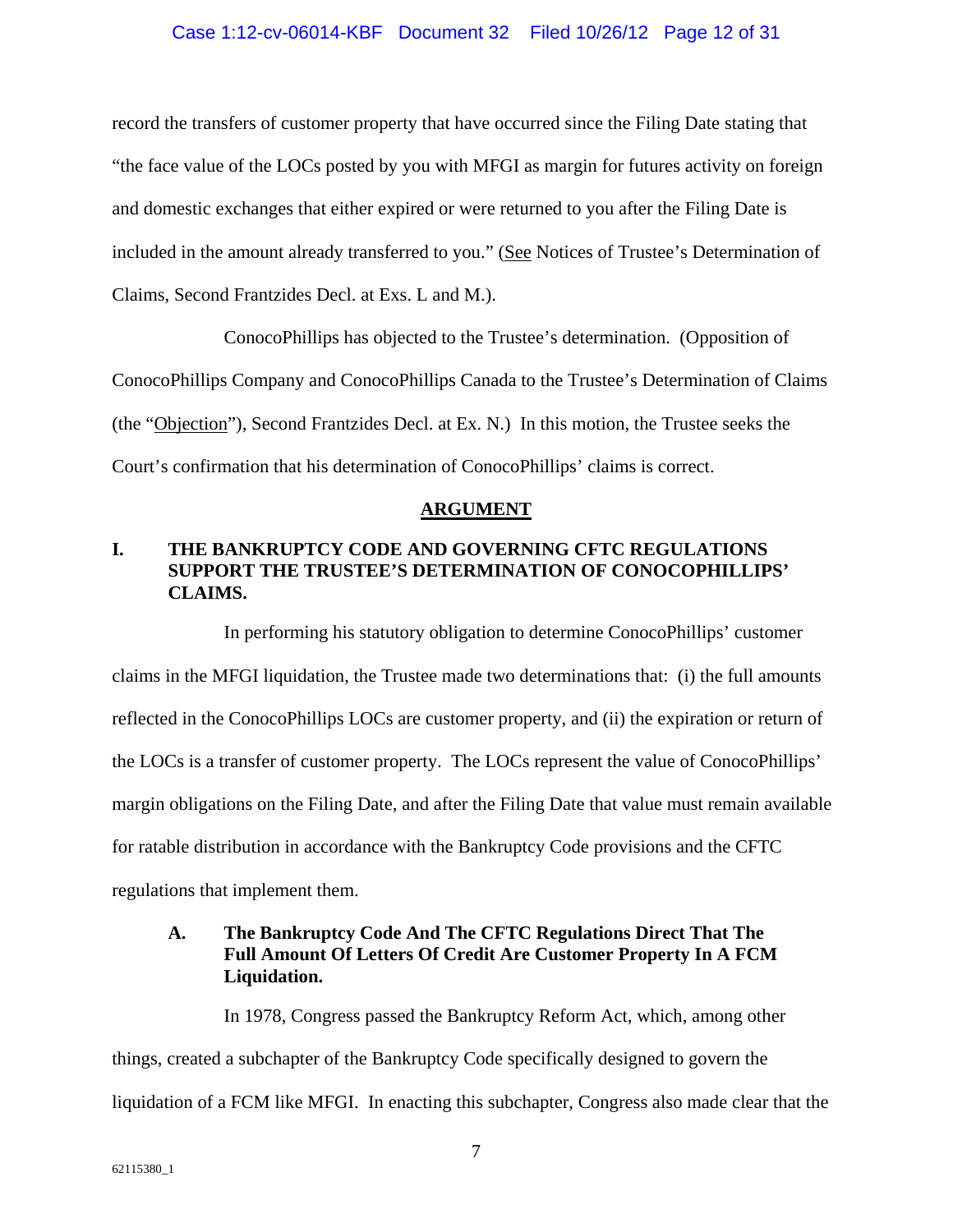#### Case 1:12-cv-06014-KBF Document 32 Filed 10/26/12 Page 13 of 31

Code itself was a "framework," and that the CFTC was to promulgate the rules to implement the Code provisions. The congressional framework provides that: (i) customer property includes "property received, acquired, or held to margin, guarantee, secure, purchase or sell a commodity contract"; and (ii) "the trustee shall distribute customer property ratably to customers on the basis and to the extent of such customer's net equity claims  $\dots$ ." 11 U.S.C. §§ 761(10); 766(h). Congress also specifically granted the CFTC the authority to determine what is and what is not customer property in a FCM liquidation:

> Notwithstanding Title 11, the [CFTC] may provide, with respect to a commodity broker that is a debtor under chapter 7 of title 11, by rule or regulation . . . that certain cash, securities, other property, or commodity contracts are to be included in or excluded from customer property . . . .

7 U.S.C. § 24(a)(1) (emphasis added).

The CFTC exercised this authority in 17 C.F.R. § 190.08, and it addressed LOCs

specifically:

Customer property includes . . . [t]he full proceeds of a letter of credit if such letter of credit was received, acquired or held to margin, guarantee, secure, purchase or sell a commodity contract . . . .

17 C.F.R. § 190.08(a)(1)(i)(E) (the "LOC Provision"). There is no dispute here that the

ConocoPhillips LOCs were exactly the type of margin that falls within this regulation. (Second

Frantzides Decl. at Ex. N, p.3 (ConocoPhillips "provided [its LOCs] as collateral to support

commodity contract trading"); Letter of Dec. 9 2011 from Mark C. Ellenberg, Esq., Second

Frantzides Decl. at Ex. O (ConocoPhillips "posted the letters of credit as performance bonds");

Letter of Dec. 29, 2011 from Herbert M. Wachtell, Esq., Second Frantzides Decl. at Ex. P

(ConocoPhillips "bargained to provide [LOCs] as collateral and not cash.").)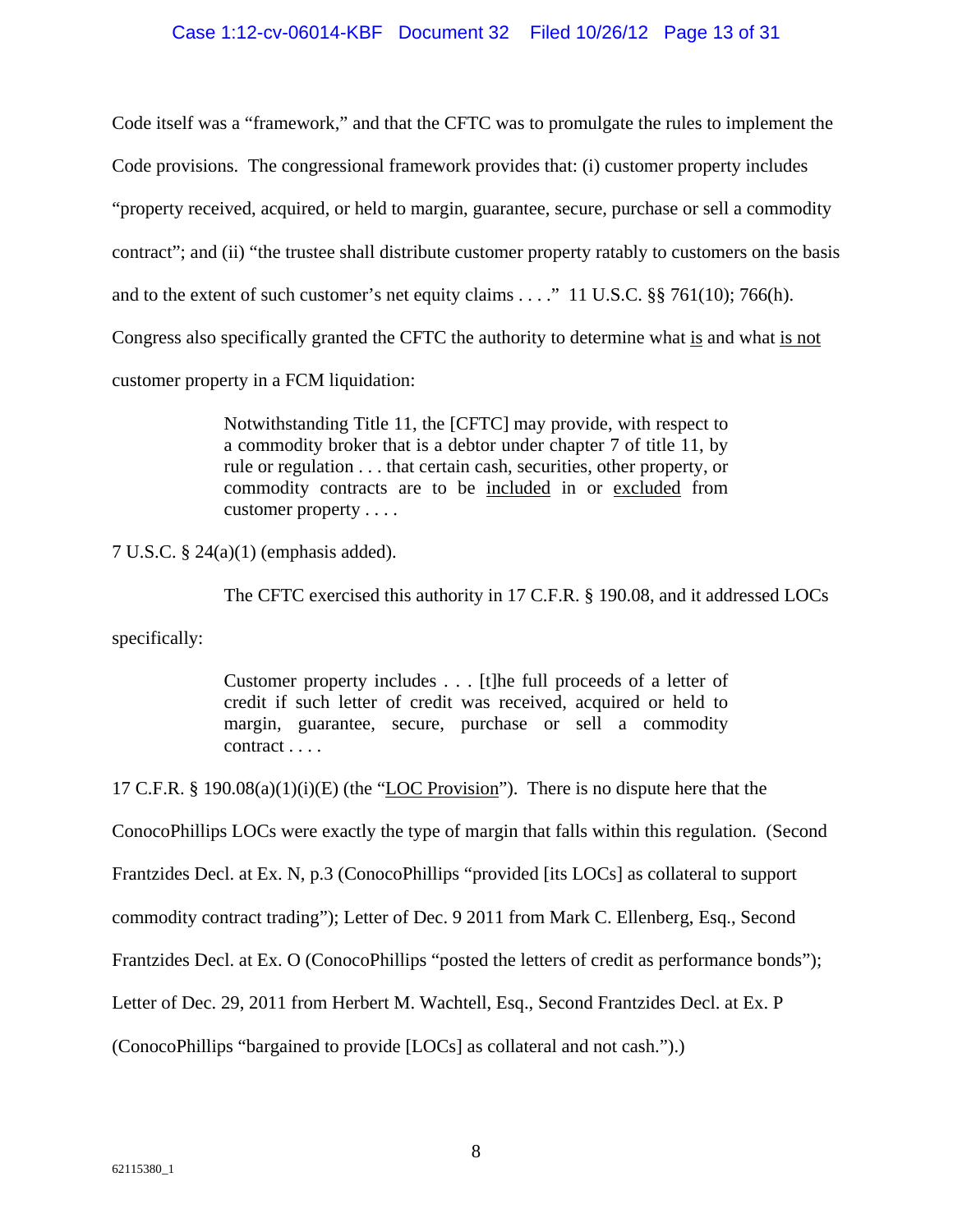#### Case 1:12-cv-06014-KBF Document 32 Filed 10/26/12 Page 14 of 31

The only question of regulatory interpretation is whether "full proceeds" means (i) as the Trustee contends, the full face amount of the LOCs, or (ii) as ConocoPhillips contends, only that portion of the LOCs that MFGI would have been entitled to draw upon pre-liquidation to remedy a default by ConocoPhillips if ConocoPhillips had defaulted (which it did not). Under ConocoPhillips' proposed reading, the "full proceeds" of the LOCs is zero. The Bankruptcy Code's demand for ratable distribution; the regulation implementing the Code, and the CFTC itself all support the Trustee's position.

# **1. The Plain Language Of The Regulation Supports The Trustee's Determination.**

The analysis of a regulation begins with its plain language. Chase Bank USA, N.A. v. McCoy, 131 S. Ct. 871, 878 (2011). The only proper reading of "full proceeds of a letter of credit" is the one proposed by the Trustee. Each word of a regulation must be given meaning. See TRW Inc. v. Andrews, 534 U.S. 19, 31 (2001) ("[N]o clause, sentence, or word shall be superfluous, void, or insignificant."). Accordingly, the word "full" in "full proceeds" cannot be ignored. Hibbs v. Winn, 542 U.S. 88, 101 (2004). The word "full" is far more compatible with the Trustee's reading – the total amount of the  $LOGs$  – than it is with ConocoPhillips' reading, which here would result in "full proceeds" meaning "no proceeds."

In fact, ConocoPhillips' proposed reading, that customer property only includes the portion of the LOCs that could have been drawn to remedy a default, would turn the definition of customer property on its head. For a default to occur, ConocoPhillips would have had to fail to meet a margin call. MFGI then could have declared a default, liquidating ConocoPhillips' commodities futures positions, and if it suffered a loss doing so, accessing ConocoPhillips' margin to make itself whole. So here the only way that MFGI would have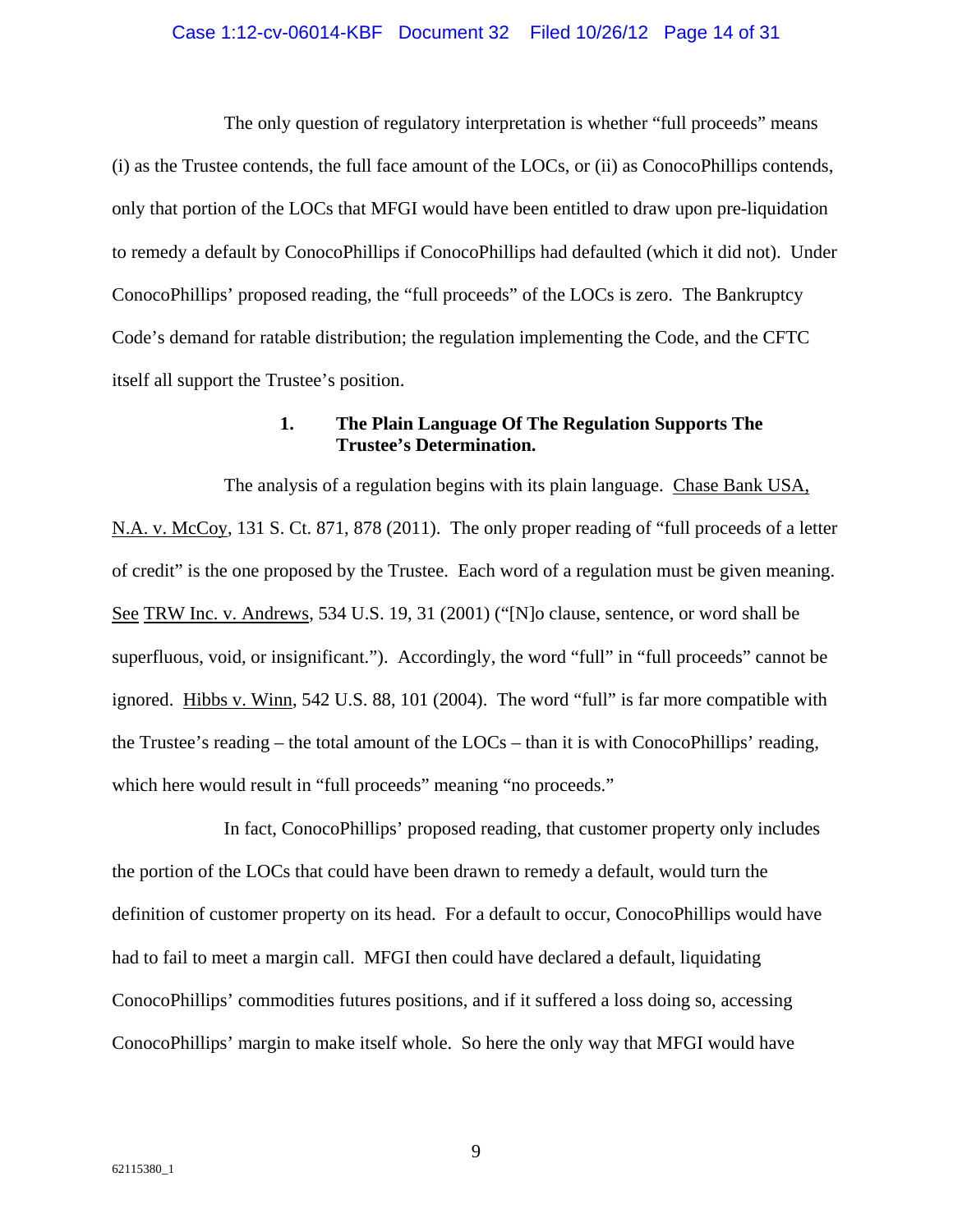#### Case 1:12-cv-06014-KBF Document 32 Filed 10/26/12 Page 15 of 31

drawn on the LOC would have been if MFGI needed to do so to cover a loss that it had itself incurred on ConocoPhillips' behalf.

Thus "full proceeds" cannot mean that the proceeds of the LOC are customer property only to the extent they could have been accessed to cure a default. The portions of the LOC that were needed to cure a default by definition would not have been ConocoPhillips' property but rather would have been property that MFGI used to make itself whole. The same would hold true for any asset held as margin for any customer: if a customer that posted a Treasury bill had defaulted so that MFGI had to liquidate its position and then sell the Treasury bill, using a portion of the proceeds to make itself whole, those proceeds would no longer be included as customer property. Reading the regulation in ConocoPhillips' way would make all LOCs phantom customer property once a liquidation occurs, contradicting the statutory directive of ratable distribution and creating a disparity based on the forms of property used as margin. This is not an acceptable outcome in statutory interpretation. Garcia-Villeda v. Mukasey, 531 F.3d 141, 147 (2d Cir. 2008).

### **2. The Regulation's Promulgation History Leaves No Doubt About Its Meaning.**

Even without the Supplementary Information, the Trustee's reading of the regulation is the proper one and the full amount of the ConocoPhillips LOCs should be considered customer property. However, to the extent the Court finds the plain language of the regulation to be ambiguous, the regulation's promulgation history – recorded in the Supplementary Information issued contemporaneously by the CFTC – removes any doubt about the regulation's proper interpretation.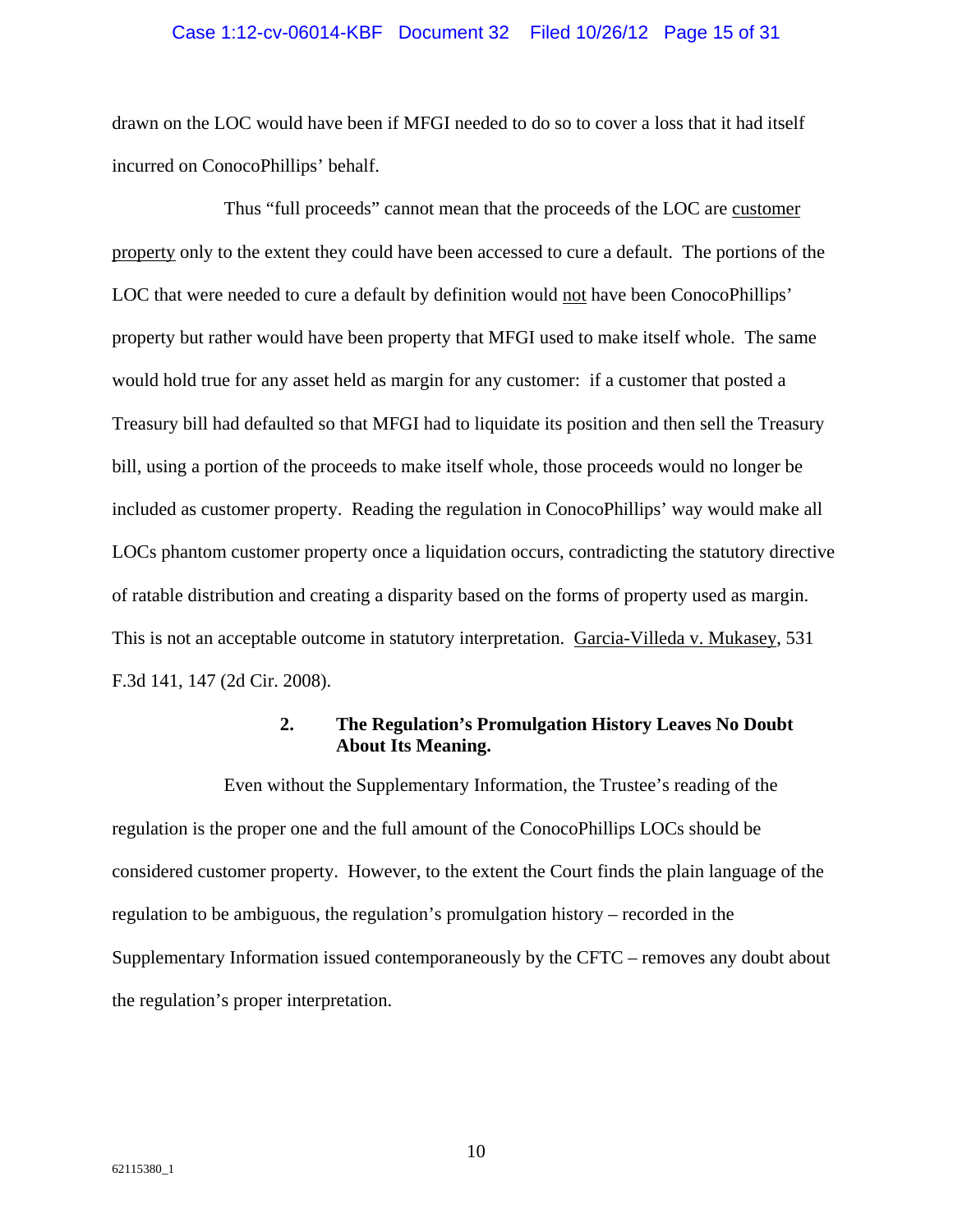The Supplementary Information contains a section (section 4 of the "Discussion

of Major Substantive Issues") that specifically discusses the inclusion of the full proceeds of

LOCs in customer property. This section makes clear that "full proceeds" means "full value":

Section  $190.08(a)(1)(i)(E)$  of the proposed regulations required that the full proceeds of a letter of credit received, acquired, or held by the debtor to margin, guarantee, or secure a commodity contract be deemed customer property. Under this approach, the trustee would be required to draw the full value of a letter of credit posted as margin and treat the funds received as customer property, irrespective of the margin obligation secured thereby.

48 Fed. Reg. 8716, 8718 (Mar. 1, 1983) (emphasis added). The CFTC originally proposed this

regulation in November 1981, and then, by granting multiple extensions, permitted public

comment on the proposed regulation through May 1982. 46 Fed. Reg. 57,535 (Nov. 26, 1981).

As the CFTC wrote in the Supplementary Information, some commentators proposed that the

CFTC amend its proposed regulation to say what ConocoPhillips would like it to say:

Several of the commentators requested that the Commission amend its proposal to provide that letters of credit be drawn upon only in accordance with their terms and only to the extent of the margin owing by the depositor. This is necessary, the commentators argued, because to permit the trustee to bring the full proceeds of a letter of credit into the estate would impose a burden on customers who post letters of credit as security and would therefore discourage their use. These commentators further noted that the proposed rule would require a trustee to draw the full proceeds of letters of credit irrespective of their terms even though they generally condition payment on delivery of a certification that additional funds are required to margin or to cover a default with respect to a contract.

48 Fed. Reg. 8716, 8718 (Mar. 1, 1983).

Thus, even before the regulation's final adoption, commentators sought to change the regulation to ConocoPhillips' proposed reading during an extended notice and comment period. This gave the CFTC the opportunity to consider the exact position that ConocoPhillips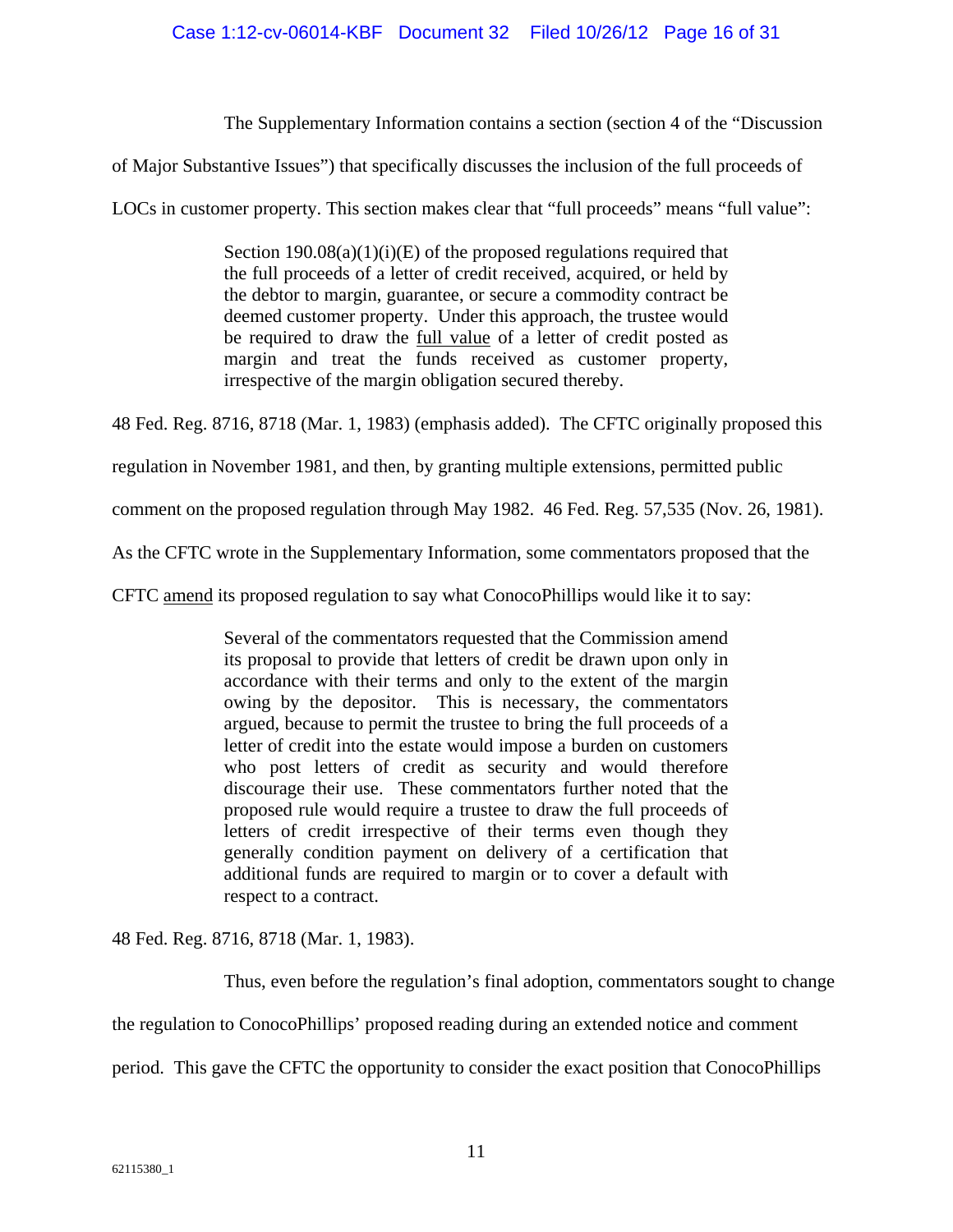advances here prior to the promulgation of the final regulations, and, as the CFTC said at the

time: "The Commission . . . is not persuaded by this argument." Id.

The CFTC spelled out in the Supplementary Information, several important

considerations in support of its rejection of the position advanced by ConocoPhillips:

- "If letters of credit are treated differently than Treasury bills or other non-cash deposits, there would be a substantial incentive to use and accept such letters of credit as margin as they would be a means of avoiding the pro rata distribution of margin funds, contrary to the intent of the [Bankruptcy] Code [citing 11 U.S.C. § 766];
- "it would be inherently unfair to treat letters of credit differently from other financial instruments such as Treasury Bills [sic] which have been deposited with commodity brokers as original margin"; and
- "encouraging the use of letters of credit would favor large customers at the expense of smaller market participants since only larger customers are permitted to make non-cash deposits of margin. This would contravene the spirit and intent of the [Bankruptcy] Code's limitations on the return of specifically identifiable property which were intended to assure parity between customers with margining power and those without it."

Id. at 8718-19.

As a federal agency interpreting its own regulations, the CFTC is entitled to substantial deference. As the Supreme Court has repeatedly held "we defer to an agency's interpretation of its regulations, even in a legal brief, unless the interpretation is plainly erroneous or inconsistent with the regulations or there is any other reason to suspect that the interpretation does not reflect the agency's fair and considered judgment on the matter in question." Talk Am., Inc. v. Mich. Bell Tel. Co., 131 S. Ct. 2254, 2261 (2011); see also Chase Bank USA, N.A., 131 S. Ct. at 880; Auer v. Robbins, 519 U.S. 452, 461 (1997). The Second Circuit has explained that "[a] court's role in this circumstance is circumscribed. It is without authority to substitute its own independent interpretation of an agency's regulations for that of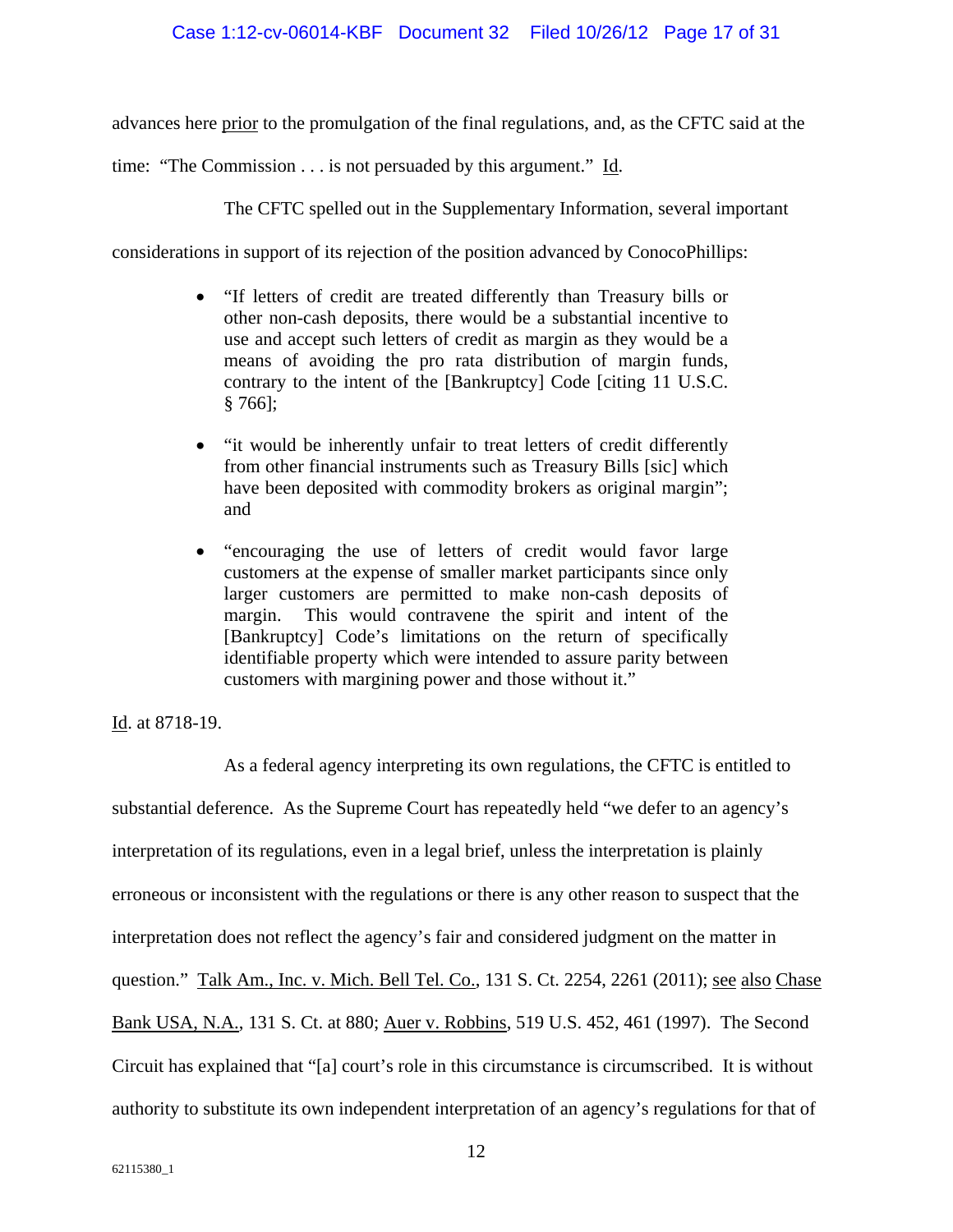#### Case 1:12-cv-06014-KBF Document 32 Filed 10/26/12 Page 18 of 31

the agency." See Mullins v. City of New York, 653 F.3d 104, 114 (2d Cir. 2011); see also Long Island Care at Home, Ltd. v. Coke, 551 U.S. 158, 171 (2007).

The CFTC's contemporaneous interpretation of its own regulation is not "plainly erroneous." Moreover, there is no reason here to believe that the interpretation reflects anything other than the agency's fair and considered judgment of the matter. The CFTC gave extensive time for public comment, considered from public commentators the exact position that ConocoPhillips puts forth today, sought advice from multiple sources on the best path forward, and then rejected the ConocoPhillips position with sound policy considerations. Under these circumstances, Supreme Court precedent and the law of this Circuit hold that an interpretation contrary to the CFTC's is improper.

### **B. The Expiration Or Return Of A Letter of Credit Is A Transfer Of Customer Property.**

The prior section demonstrates that the full value of the ConocoPhillips LOCs are customer property. For the LOCs that were unexpired at the time of the parties' interim agreement, this should end the inquiry. (See Interim Agreement, Second Frantzides Decl. at Ex. Q.) But for the LOCs that expired after the liquidation but before the parties had addressed them, ConocoPhillips raises another argument, namely: the full proceeds of the LOCs stopped being customer property upon their expiration. This argument is incorrect because (i) it frustrates the clear intent of the Part 190 Regulations, and (ii) it evades the mandate for "ratable" distribution in the Bankruptcy Code.

While MFGI was operational, the full value of the ConocoPhillips LOCs was used by ConocoPhillips to satisfy its margin obligations to MFGI. As soon as the MFGI liquidation commenced, the Part 190 Regulations fixed that same full value as customer property. As discussed in the prior section, the CFTC was clear about its intentions: it sought to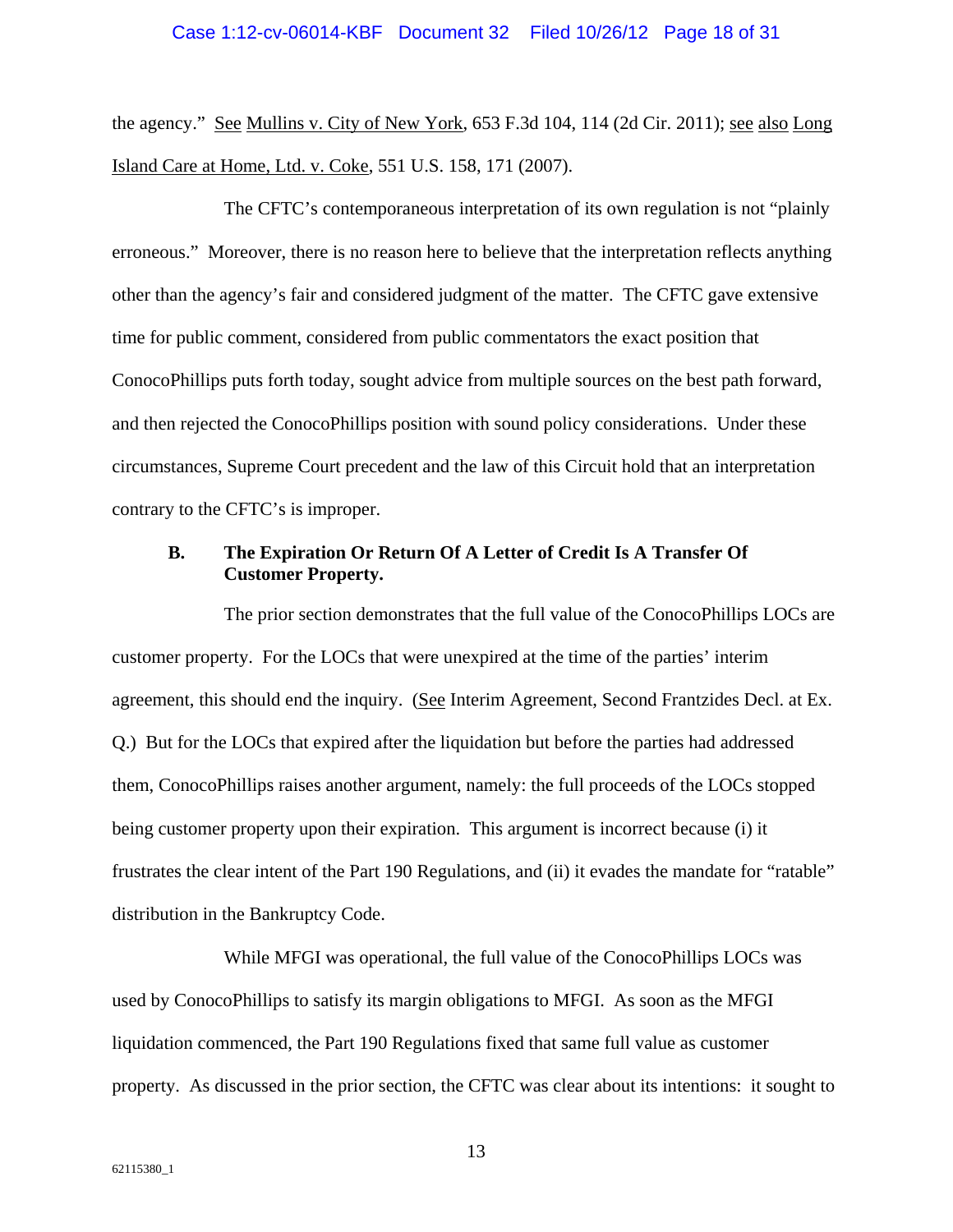# Case 1:12-cv-06014-KBF Document 32 Filed 10/26/12 Page 19 of 31

ensure equal treatment for large customers that could post LOCs as margin and for small customers that could not, and to achieve this goal, it exercised the authority given to it by Congress to make the full value of the LOCs customer property. ConocoPhillips' argument – that the post-liquidation expiration of LOCs pulls their full value out of the pool of customer property – would frustrate the CFTC's intent. Any customer fortunate enough to have its LOCs expire before the Trustee acted would receive back all of its margin – a windfall that customers that posted cash, Treasury notes, or securities could never receive.

ConocoPhillips' argument would also give this select class of customers a way around the Bankruptcy Code's demand for "ratable" distribution. 11 U.S.C. § 766(h). Under ConocoPhillips' theory the expiration of a LOC is not "ratable" – a customer with an expiring LOC would get its margin back at 100 cents on the dollar, while others in its account class could receive far less.

But the expiration of a LOC is a distribution to the customer that posted it. This is because of the way in which LOCs work: they shift the liquidity of the customer property to the issuing bank. For margin in the form of cash, the liquidity source is the bank account holding the cash. For margin in the form of securities, it is the Trustee's broker that liquidated the securities on the open market. For LOCs, the liquidity starts with the issuing bank but then makes its way immediately to ConocoPhillips: if there is a draw on a ConocoPhillips LOC, its banks look directly to ConocoPhillips for payment. ConocoPhillips' obligation to the bank for the full amount of the LOC is the functional equivalent of the property posted by other claimants in the form of cash or Treasury bills. When the Trustee returned to ConocoPhillips its unexpired LOCs pursuant to the interim agreement, he did more than just return pieces of paper: he eliminated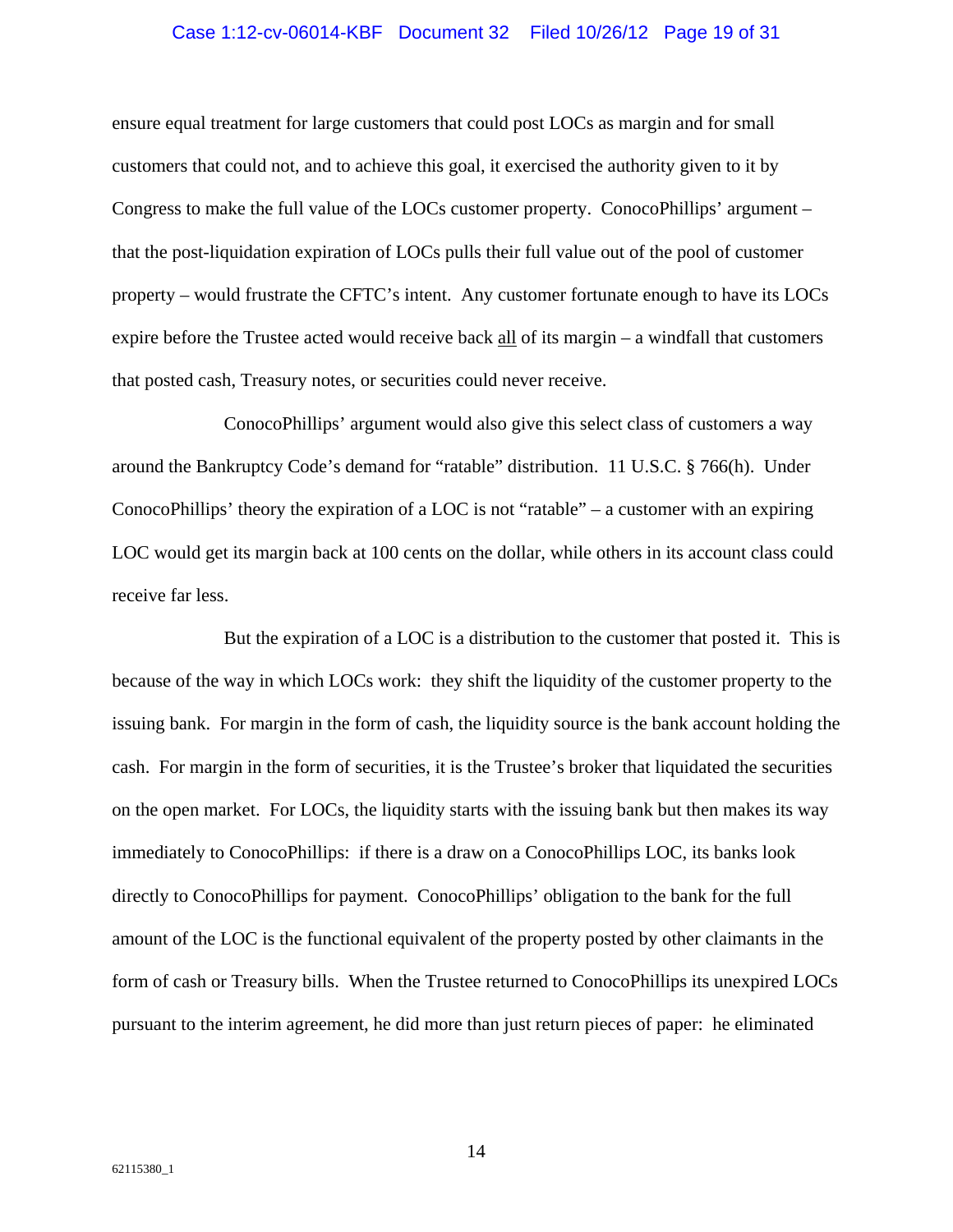#### Case 1:12-cv-06014-KBF Document 32 Filed 10/26/12 Page 20 of 31

the possibility that ConocoPhillips would ever have to be the ultimate liquidity source for the customer property represented by the LOCs. This is a distribution to ConocoPhillips.

The analysis is no different for the LOCs that expired before the Trustee and ConocoPhillips reached an interim agreement. The day before the expiration of the LOCs, the full value was customer property, and ConocoPhillips had obligations to the issuing banks if the Trustee drew on them; the day after expiration, ConocoPhillips' obligation to the bank was reduced to zero, benefiting ConocoPhillips just as if it had received a return of cash. ConocoPhillips itself recognized the benefit of receiving back its LOCs, demanding their return from the Trustee in December of 2011. (See Second Frantzides Decl. at Exs. O and P.) ConocoPhillips did not send this demand letter until after LOCs valued at \$60 million had already expired and did not inform the Trustee of those LOCs' existence. The reality of what occurred at expiration is that the liquidity obligation to the MFGI estate shifted: the banks were no longer responsible for this customer property (with a ConocoPhillips backstop); rather, ConocoPhillips was (and is) responsible for this customer property.<sup>3</sup>

\* \* \*

The regulations, the promulgation history of the regulations, and the equitable purposes of the Bankruptcy Code all compel the same result: customers who post their margin as LOCs should be treated exactly the same in the face of a shortfall of customer property as customers who posted cash, securities, Treasury bills, or any other asset. The full proceeds of the LOCs are customer property as of the Filing Date and a LOC expiration does not change

 $\overline{\phantom{a}}$ 

<sup>3.</sup> While ConocoPhillips and the Trustee agreed to address their dispute in an orderly fashion in the interim agreement, a customer that simply benefited from an expired LOC and refused the Trustee's demand to return the customer property would be in violation of the automatic stay and subject to avoidance actions. 11 U.S.C. §§ 362, 764.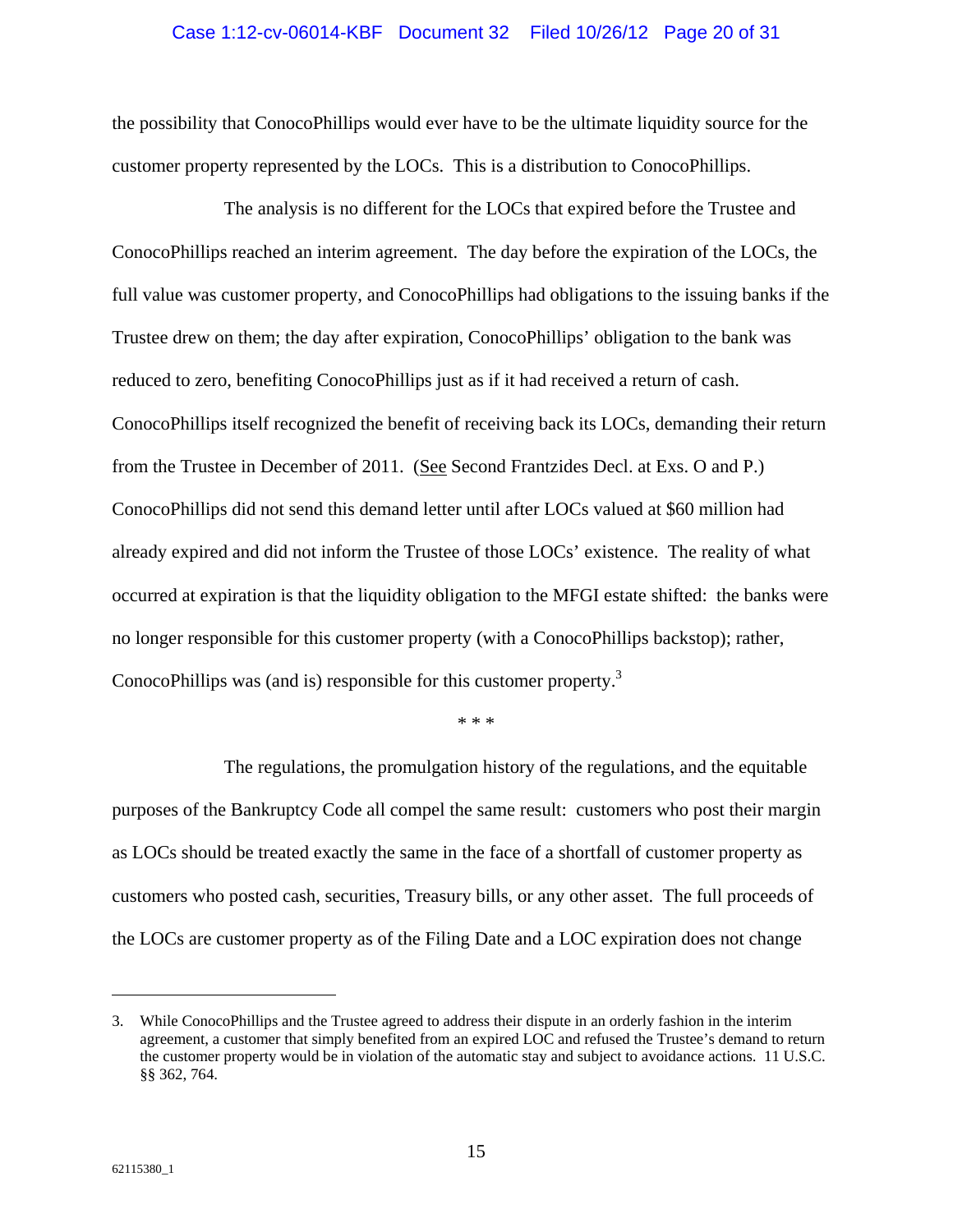that. The Trustee's inclusion of the LOCs in ConocoPhillips' net equity, as well as his determination that their return or expiration was a distribution, was correct and should be confirmed.

## **II. CONGRESS DID NOT IMPLIEDLY OVERRIDE 17 C.F.R. § 190.08(a)(1)(i)(E) WITH SUBSEQUENT UNRELATED LEGISLATION.**

To avoid the impact of the Part 190 Regulations, ConocoPhillips argues that it should prevail because the LOC Provision was impliedly overridden by Congress with the Legal Certainty for Bank Products Act ("Bank Products Act") and the Dodd-Frank Wall Street Reform and Customer Protection Act ("Dodd-Frank Act"). In fact, these later statutes have nothing whatsoever to do with the CFTC's rule-making authority in FCM liquidations.

## **A. Congress Expressly Delegated To The CFTC The Power To Determine What Is Included And Excluded From Customer Property.**

Aware of the "unique problems" involved in a commodity broker liquidation, Congress created a special subchapter of the Bankruptcy Code for them. S. Rep. No. 95-989, at 7 (1978), reprinted in 1978 U.S.C.C.A.N. 5787, 5793. As Congress stated at the time, the new Bankruptcy Code provisions "provide . . . a framework," but not "detailed rules." Id. at 5794. "Instead general rulemaking authority has been delegated to the CFTC . . . ." Id.

Congress explicitly included within this rulemaking authority the issue that governs the Trustee's determination of ConocoPhillips' claim: what is and is not customer property in a commodity broker liquidation. 7 U.S.C. § 24(a)(1); see also section I.A. supra. This authority includes the authority to promulgate rules governing the treatment of many kinds of property – cash, securities, Treasury bills, and LOCs – that are otherwise outside of the CFTC's traditional "regulatory" purview. The rules that the CFTC promulgated pursuant to Congress' direction do not implicate the regulation of the items considered customer property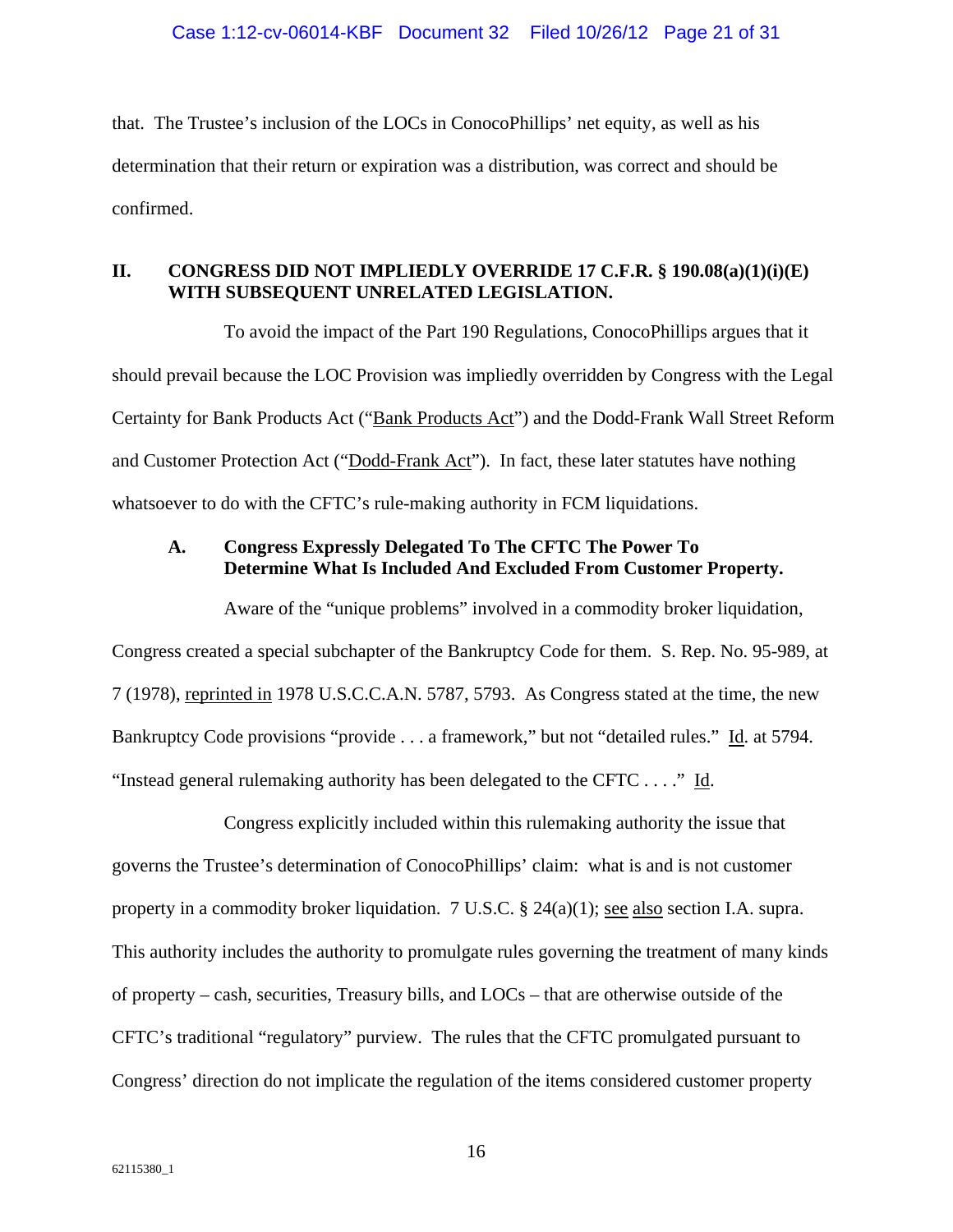#### Case 1:12-cv-06014-KBF Document 32 Filed 10/26/12 Page 22 of 31

themselves, only how each must be treated in a FCM liquidation to assure ratable distribution to customers. ConocoPhillips' position – that over two decades later Congress withdrew part of the CFTC's authority to create these liquidation rules, despite the fact that it made no mention of any intention to do so – is incorrect. See In re Lehman Brothers Holdings Inc. (Swedbank v. Lehman Brothers Holdings Inc.), 445 B.R. 130, 136-37 (S.D.N.Y. 2011) (reasoning that Congress did not overturn a long standing bankruptcy principle in a later enacted statutory provision where "there is no mention in the legislative history that the Safe Harbor Provisions were intended to eliminate the mutuality requirement").

# **B. Congress' Later Amendment Of The Bankruptcy Code And The Commodity Exchange Act Shows That It Agreed With The CFTC's Treatment Of Letters Of Credit.**

It is well-accepted that "Congress is presumed to be aware of an administrative or judicial interpretation of a statute and to adopt that interpretation when it re-enacts a statute without change." Forest Grove Sch. Dist. v. T.A., 557 U.S. 230, 239-40 (2009). Where Congress declines to override a regulation, despite having the opportunity to do so, that "serves as persuasive evidence that Congress regarded that regulation as a correct implementation of its intent." Boeing Co. v. United States, 537 U.S. 437, 457 (2003); see also CFTC v. Schor, 478 U.S. 833, 846 (1986) ("[T]he congressional failure to revise or repeal the agency's interpretation is persuasive evidence that the interpretation is the one intended by Congress."). Here, Congress has amended subchapter IV of the Bankruptcy Code – the section of the Code implemented by the Part 190 Regulations at issue here – numerous times since 1978, and not once has it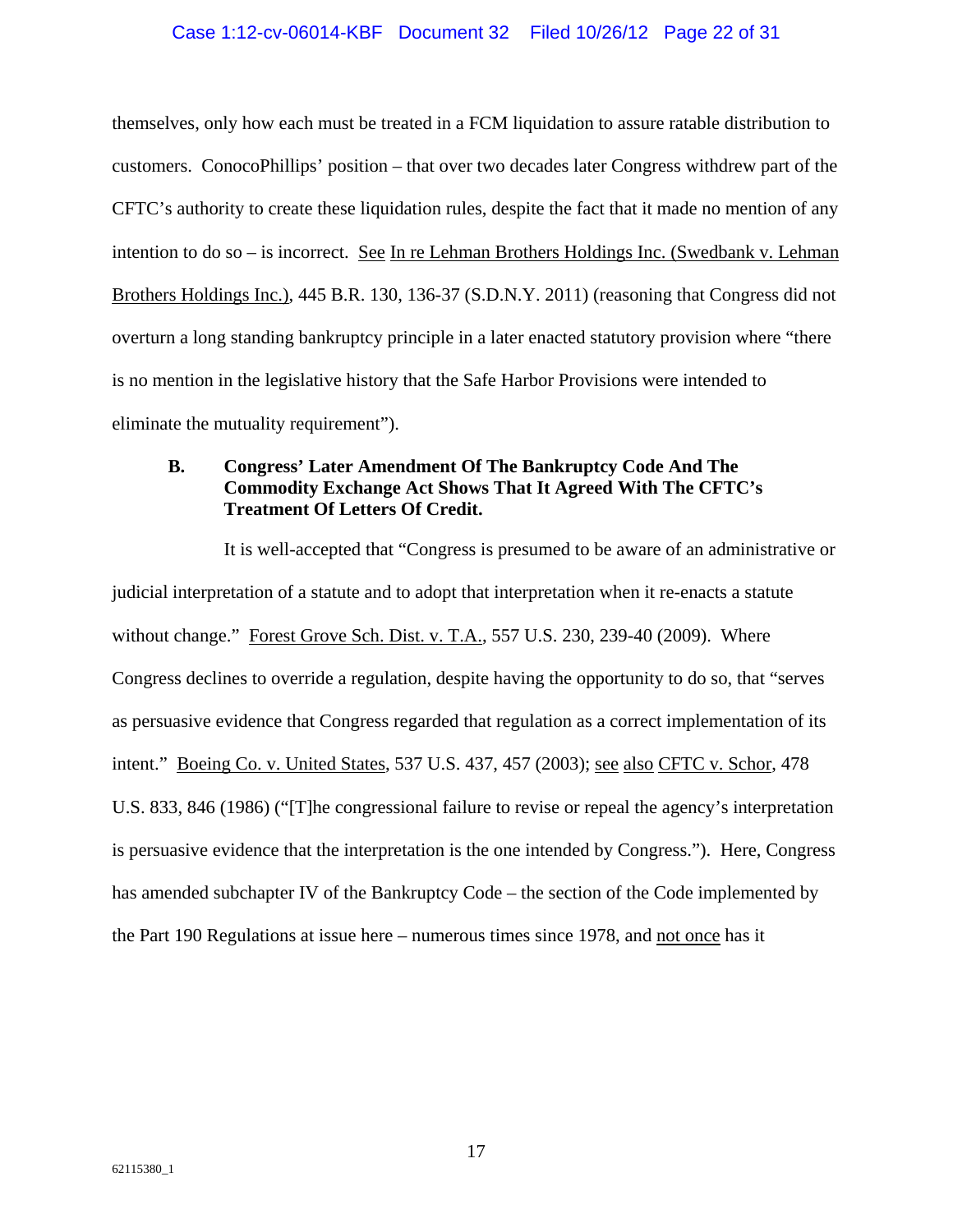### Case 1:12-cv-06014-KBF Document 32 Filed 10/26/12 Page 23 of 31

suggested that it has any disagreement with the CFTC's treatment of LOCs as customer property.<sup>4</sup>

Congress has also amended its specific statutory grant of authority to the CFTC to promulgate the Part 190 Regulations (section 24 of the Commodity Exchange Act); indeed, it did so as part of the very Dodd-Frank Act that ConocoPhillips highlights. But in making this amendment, Congress did nothing to limit the CFTC's authority to promulgate customer property definitions (or any other Part 190 Regulations), nor did it indicate that it disagreed with any of the definitions that the CFTC had already promulgated. Instead, Congress increased the CFTC's rulemaking authority to broaden the customer property definition by exercising "its authority to ensure that securities held in a portfolio margining account carried as a futures account are customer property . . . . " 7 U.S.C.  $\S$  24(c). If Congress had any issue with the CFTC's customer property definition, including its treatment of LOCs, one of the multiple amendments to subchapter IV of the Bankruptcy Code, or the amendment to the statutory section that authorized the promulgation of the regulation itself would have been the place to say so. Congress did not say so.

 $\overline{\phantom{a}}$ 

<sup>4.</sup> Act of Jul. 27, 1982, Pub. L. No. 97-222, §§ 16-19, 96 Stat. 238 (July 27, 1982) (amending §§ 761, 764-66); Bankruptcy Amendments and Federal Judgeship Act of 1984, Pub. L. No. 98-353, Title III, Subtitle H, §§ 485- 89, 98 Stat. 383 (July 10, 1984) (amending §§ 761, 763-66); Bankruptcy Reform Act of 1994, Pub. L. No. 103- 394, Title V, § 501(d)(29), 108 Stat. 4146 (Oct. 22, 1994) (amending § 761); Commodity Futures Modernization Act of 2000, Pub. L. No. 106-554, § 1(a)(5), 114 Stat. 2763 (Dec. 21, 2000) (amending § 761); Bankruptcy Abuse Prevention and Consumer Protection Act of 2005, Pub. L. No. 109-8, Title IX, § 907(a)(3), (l), § 1502(a)(4), 119 Stat. 174 (April 20, 2005) (amending §§ 761 and 766 and adding § 767); Statutory Time-Periods Technical Amendments Act of 2009, Pub. L. No. 111-16, § 2(9), 123 Stat. 1607 (May 7, 2009) (amending § 764); Dodd-Frank Wall Street Reform and Consumer Protection Act, Pub. L. No. 111-203, Title VII, Subtitle A, Part II, § 724(b), 124 Stat. 1684 (July 21, 2010) (amending § 761).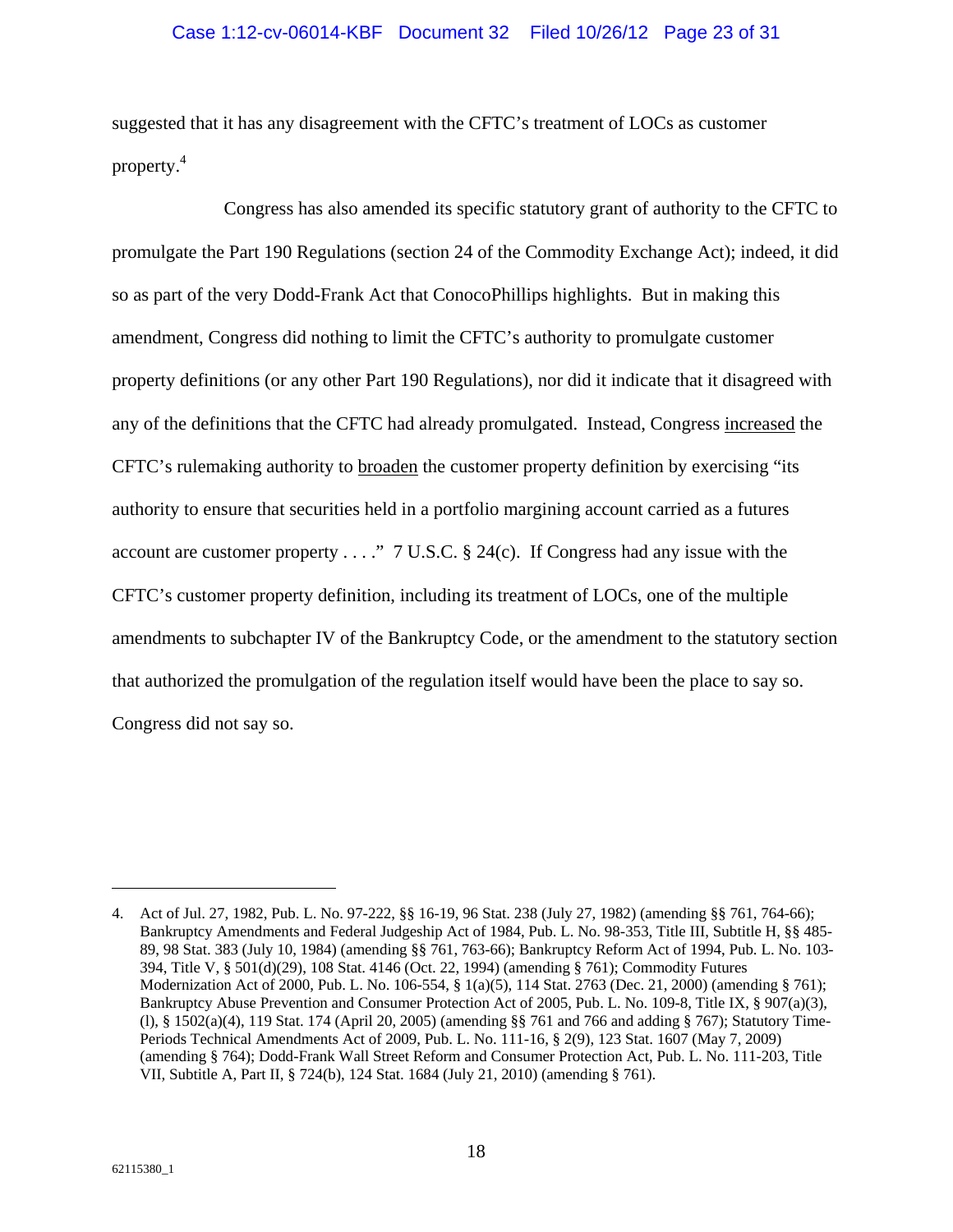# **C. The Bank Products And Dodd-Frank Acts Do Not Affect 17 C.F.R. § 190.08(a)(1)(i)(E).**

The federal statutes relied upon by ConocoPhillips – the Bank Products and

Dodd-Frank Acts – do not suggest any intent by Congress to override the CFTC's treatment of

LOCs in a FCM liquidation. Indeed, a careful reading of the statutes leads to an inference of

congressional support.

# **1. The Bank Products Act**

The Bank Products Act was enacted by Congress as title IV of the Commodity

Futures Modernization Act of 2000 ("CFMA") and then amended by the Dodd-Frank Act in

2010. It provides as follows:

No provision of the Commodity Exchange Act shall apply to, and the [CFTC] shall not exercise regulatory authority with respect to, an identified banking product if -

(1) an appropriate banking agency certifies that the product has been commonly offered, entered into, or provided in the United States by any bank on or before December 5, 2000, under applicable banking law; and

(2) the product was not prohibited by the Commodity Exchange Act and not regulated by the [CFTC] as a contract of sale of a commodity for future delivery (or an option on such a contract) or an option on a commodity, on or before December 5, 2000.

CFMA, Pub. L. No. 106-554, Title IV, § 403, 114 Stat. 2763 (Dec. 21, 2000) (amended 2010).

"Identified banking products" are defined in a separate act and include numerous well-known

banking products such as deposit accounts, savings accounts, debit accounts, CDs, loans, and

LOCs.

Congress could not have meant by this to exclude entirely LOCs from any CFTC

regulation. For example, CFTC regulations govern when LOCs are permissible margin for

commodity customer accounts even outside of liquidation. 17 C.F.R. § 39.13(g)(10); 17 C.F.R.

§ 39.11(e)(3)(iii). In the liquidation context, Congress instructed the CFTC to determine what is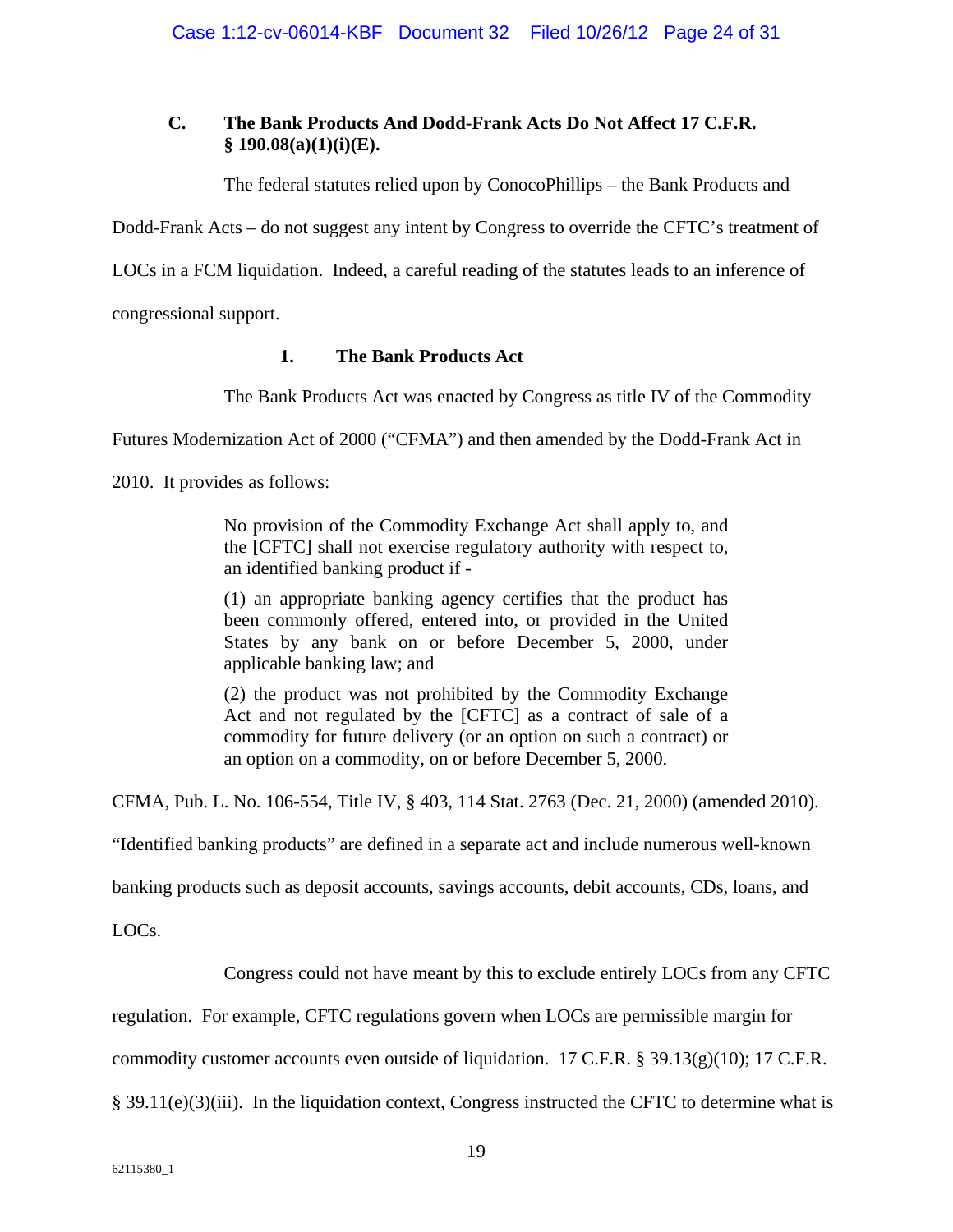#### Case 1:12-cv-06014-KBF Document 32 Filed 10/26/12 Page 25 of 31

and what is not customer property. 7 U.S.C.  $\S$  24(a); 11 U.S.C.  $\S$  761(10)(A)(i). This includes the authority to address how LOCs should be treated. It would be illogical to give the CFTC the authority to determine whether cash, securities, Treasury instruments (and other assets that it does not regulate in the ordinary course) are or are not customer property, but to take no position on how LOCs should be treated in a FCM liquidation.

Recognizing this, ConocoPhillips might argue that the CFTC is permitted to promulgate regulations governing the treatment of LOCs in liquidation, but that the regulations may only treat LOCs exactly as they would be treated under state law; that is, any different treatment would constitute the exercise of "regulatory authority." But this too would be inconsistent with the CFTC's congressional charge. The CFTC was given authority by Congress to include or exclude all manner of assets from customer property, regardless of whether the CFTC had "regulatory authority" over those assets and without any state law restrictions.

At the very least, it is ambiguous what the phrase "regulatory authority" means in this statute, and this ambiguity requires analysis of (i) the legislative history, and (ii) the CFTC's own interpretation. Both support the proposition that the Bank Products Act was not meant to affect the CFTC's rulemaking authority concerning customer property in a FCM liquidation in any way.

First, the legislative history: the Bank Products Act was enacted as part of the CFMA, which had as its fundamental purposes "to modernize the regulation of our futures markets, to provide legal certainty for over-the-counter derivatives markets, and to authorize the trading of security products . . . ." 146 Cong. Rec. 27077 (2000). The Bank Products Act itself was intended "to clarify what is already the current state of the law that the CFTC does not regulate the traditional array of products that banks have been offering for years" and to ensure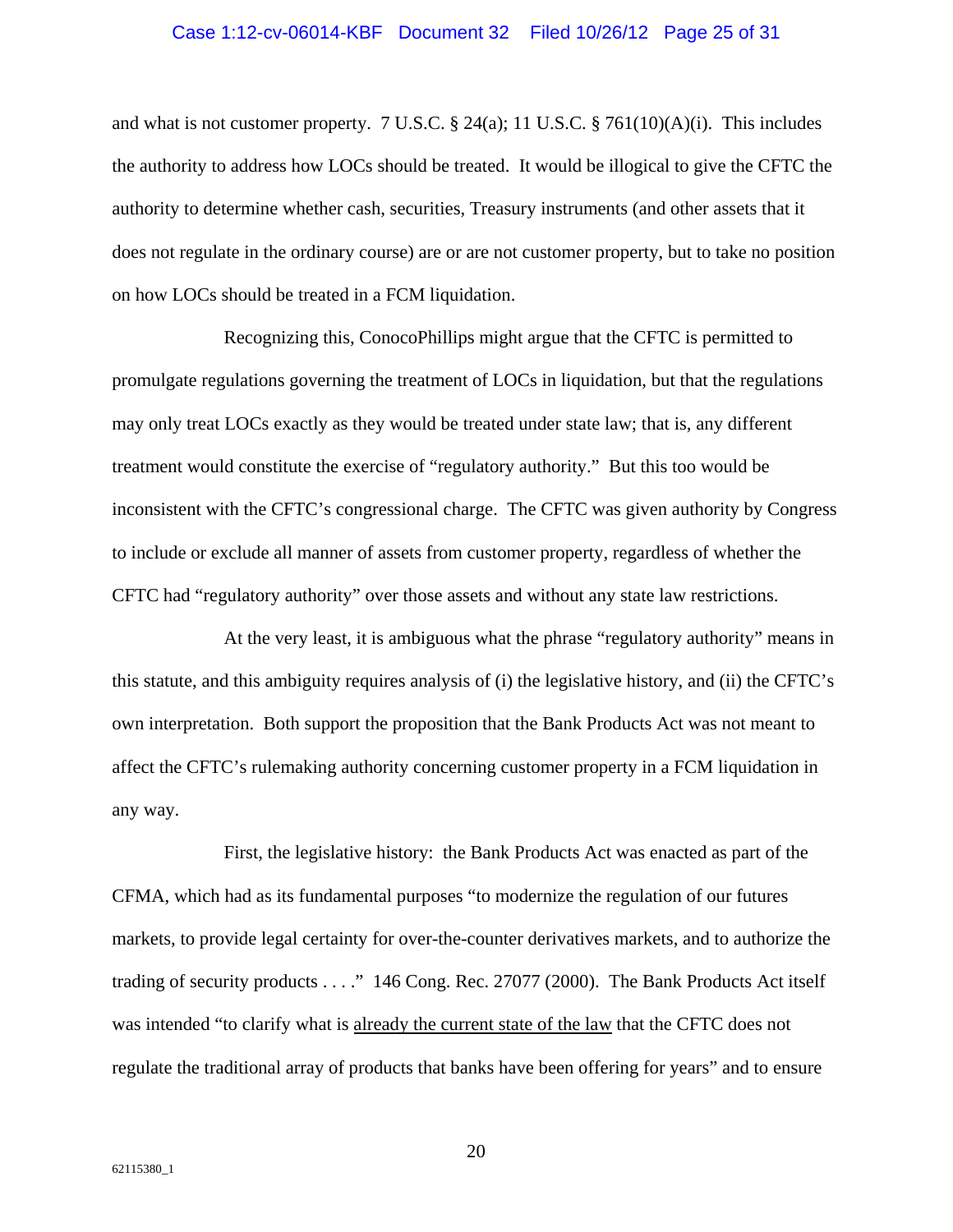#### Case 1:12-cv-06014-KBF Document 32 Filed 10/26/12 Page 26 of 31

that banking products are "not regulated as futures contracts." 146 Cong. Rec. 27078 (2000); 146 Cong. Rec. 27237 (2000) (emphasis added). This legislative history is important for two reasons. First, that the Bank Products Act was intended to clarify the current state of the law, which had included the CFTC's Part 190 Regulation for almost two decades, supports a conclusion that Congress had no (silent) intention of altering the CFTC's treatment of LOCs in a liquidation. Second, the legislative history sheds some meaning on the phrase "regulatory authority": it means that the bank products were not to be "regulated as futures contracts." When the CFTC regulates futures contracts, it does so pervasively and with a series of regulations that fill a book; the Bank Products Act was clarifying the existing state of the law that this set of pervasive regulations was never meant to apply to traditional bank products like savings accounts or LOCs. This is not what the CFTC was doing when it followed Congress' explicit direction to make determinations about what to include in or exclude from customer property.

Second, the CFTC's interpretation: both the Bank Products Act and the statutory provision that gave the CFTC the authority to promulgate the Part 190 Regulations are part of the Commodity Exchange Act, the same Act that created the CFTC. Federal agencies are accorded deference in their interpretation of the statutes that they are empowered to implement. See Chevron U.S.A. Inc. v. Natural Res. Def. Council, 467 U.S. 837, 843 (1984); Mayo Found. For Med. Educ. & Research v. United States, 131 S. Ct. 704, 714 (2011); Kruse v. Wells Fargo Home Mortg., Inc., 383 F.3d 49, 59-61 (2d Cir. 2004); Am. Land Title Ass'n v. Clarke, 968 F.2d 150, 155 (2d Cir. 1992). And the CFTC's interpretation is that the Bank Products Act did not limit the authority given to it by Congress in the Bankruptcy Reform Act. This is supported by the fact that the CFTC did not amend the LOC Provision when the Bank Products Act was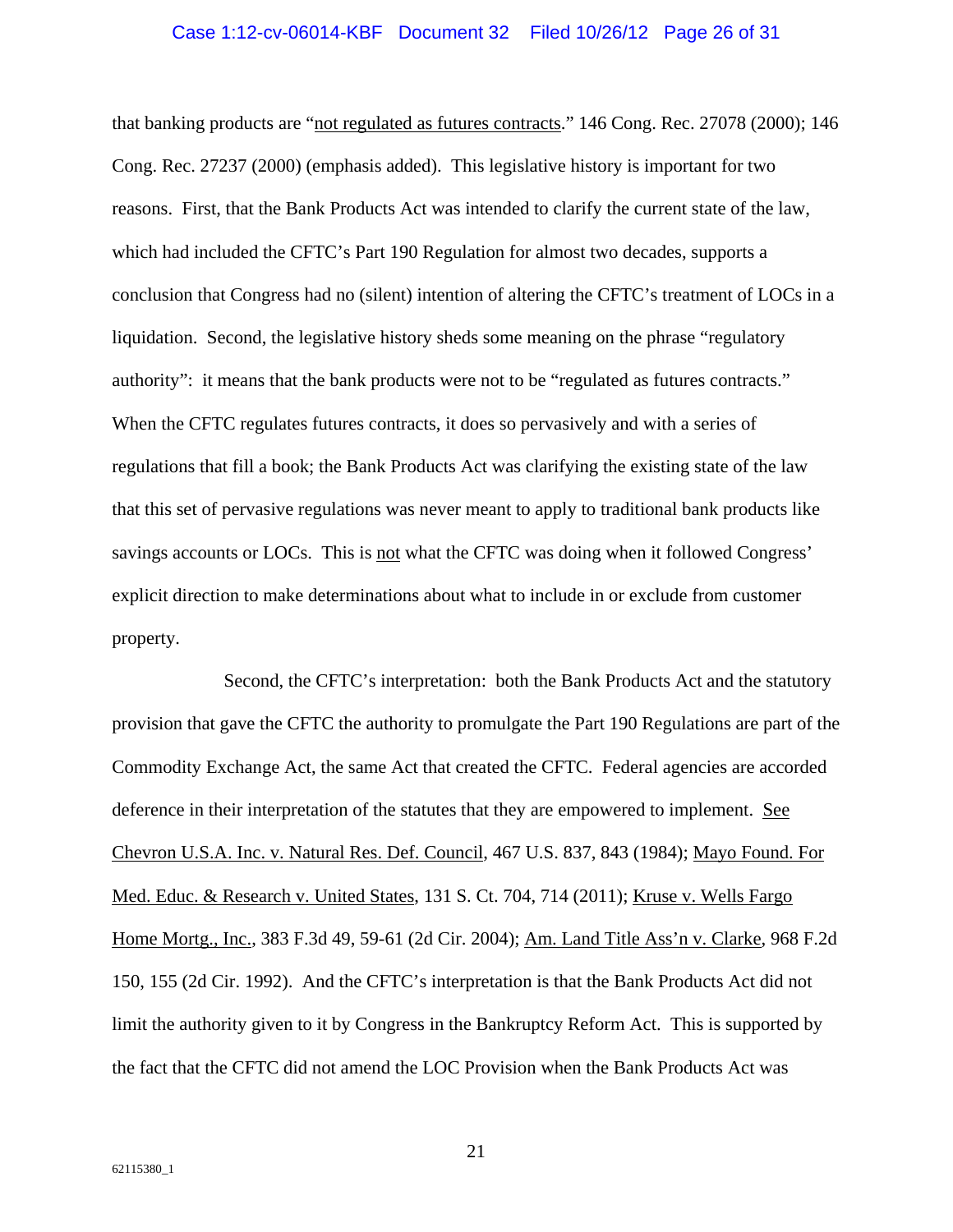# Case 1:12-cv-06014-KBF Document 32 Filed 10/26/12 Page 27 of 31

enacted in 2000 and that the CFTC reiterates its interpretation in legal briefing here. See Talk Am., Inc., 131 S. Ct. at 2261; see also Cardiano v. Metacon Gun Club, Inc., 575 F.3d 199, 207- 08 (2d Cir. 2009). Further, Congress has never disagreed with that interpretation, despite having ample opportunity to do so when it amended the Bank Products Act in 2010 as part of the Dodd-Frank Act. See Boeing, 537 U.S. at 457.

Finally, the CFMA, of which the Bank Products Act was a part, also amended the specific subchapter of the Bankruptcy Code that deals with FCM liquidations – the very subchapter implemented by the Part 190 Regulations. These amendments redefined several terms in section 761 of the Bankruptcy Code. But what the amendments did not do was change in any way the definition of customer property in Section 761(h) of the Bankruptcy Code. If Congress disagreed with the CFTC's definition of customer property and intended to override it with the CFMA, it would not have done so opaquely and without comment in the Bank Products Act, while at the same time making no changes to the statutory definition of customer property that the LOC Provision was promulgated to implement.

#### **2. The Dodd-Frank Act**

The amendments to the Bank Products Act that Congress made as part of the Dodd-Frank Act in 2010 only further support the conclusion that these Acts had nothing to do with the CFTC's treatment of LOCs in a FCM liquidation. The Dodd-Frank Act was passed in response to the 2008 financial crisis "[t]o promote the financial stability of the United States." 124 Stat. at 1376. Its language concerning "regulatory authority" and "identified banking products" was not changed in any way relevant to this case. What is relevant, however, is the Dodd-Frank Act savings clause that eliminates the possibility that the Act divests the CFTC of any regulatory authority: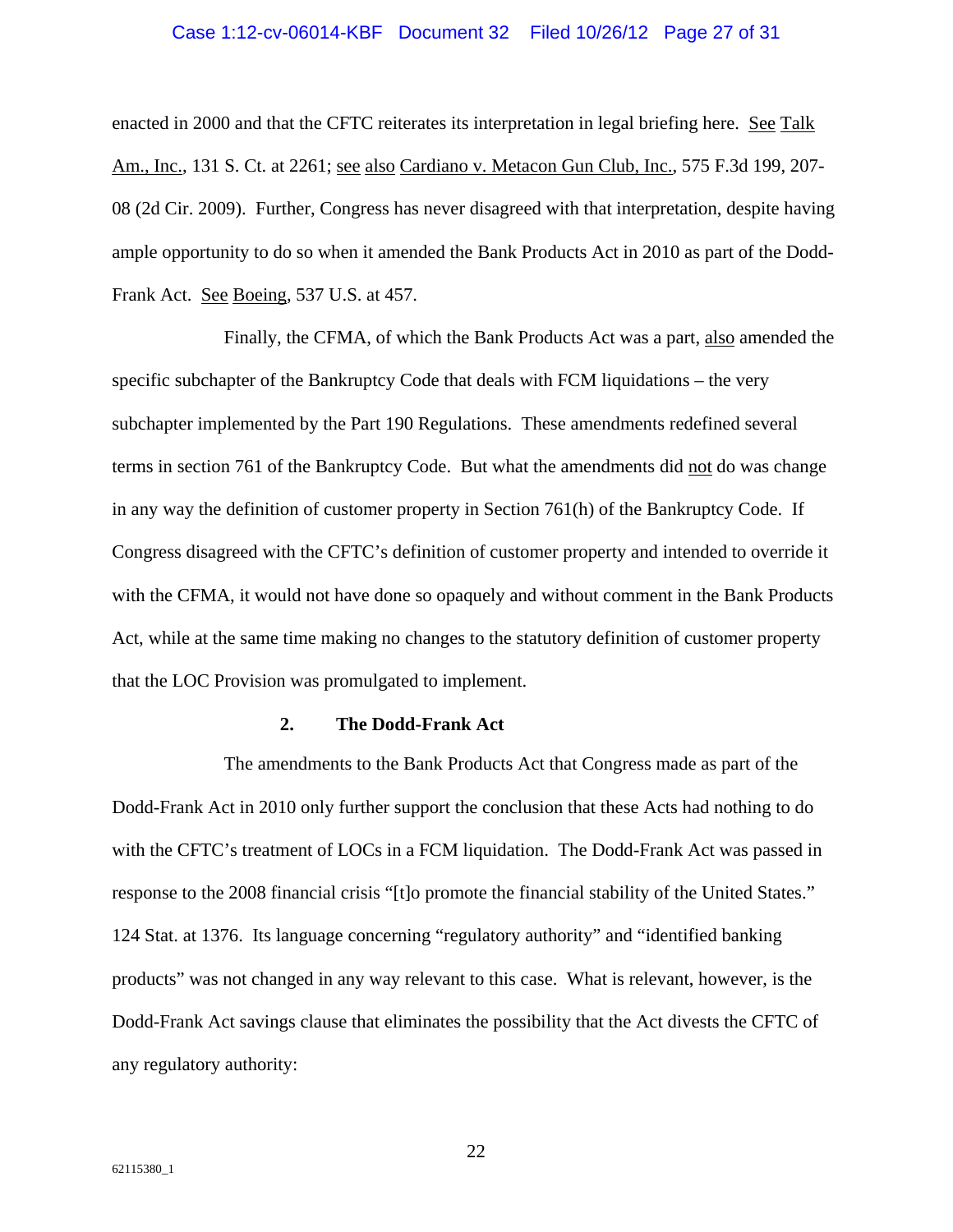Unless otherwise provided by the amendments made by [Title VII of Pub. L. 111-203, § 711 et seq.], the amendments made by that subtitle do not divest . . . the [CFTC] . . . of any authority derived from any other applicable law.

Id. at Title VII, Subtitle A, Part II, § 743, 124 Stat. at 1735 (codified at 7 U.S.C. § 1a note).

Moreover, the Dodd-Frank Act specifically incorporated the FCM subchapter of the Bankruptcy

Code – including its definition of customer property – when it made that subchapter applicable to

new kinds of financial companies:

in the case of any covered financial company or bridge financial company that is a commodity broker, apply the provisions of subchapter IV of chapter 7 the Bankruptcy Code, in respect of the distribution to any customer of all customer property and member property, as if such covered financial company or bridge financial company were a debtor for purposes of such subchapter.

Id. at Title II,  $\S 210(m)(1)(A)$ , 124 Stat. at 1504. When Congress re-enacts the very statutes that

the CFTC has interpreted without change, that is compelling evidence that Congress agrees with

the CFTC's long-standing interpretation, including its treatment of LOCs. Forest Grove Sch.

Dist, 557 U.S. at 239-40.

# **III. THE FEDERAL LAWS GOVERNING A COMMODITY BROKER LIQUIDATION ARE CONTROLLING.**

ConocoPhillips contends that, even if the LOC Provision supports the Trustee's

determination, ConocoPhillips should nonetheless prevail because Congress did not intend for

the CFTC to preempt state laws when it gave the CFTC the power to promulgate the Part 190

Regulations. This contention is unsupportable.

The statute in which the Congress gave the CFTC its Part 190 rulemaking

authority – 7 U.S.C.  $\S 24(a)$  – is the first barrier. As described above, Congress gave the CFTC the power to determine what is and what is not customer property. There is no suggestion in the statute that in doing so the CFTC is permitted only to adhere to the law of whatever state would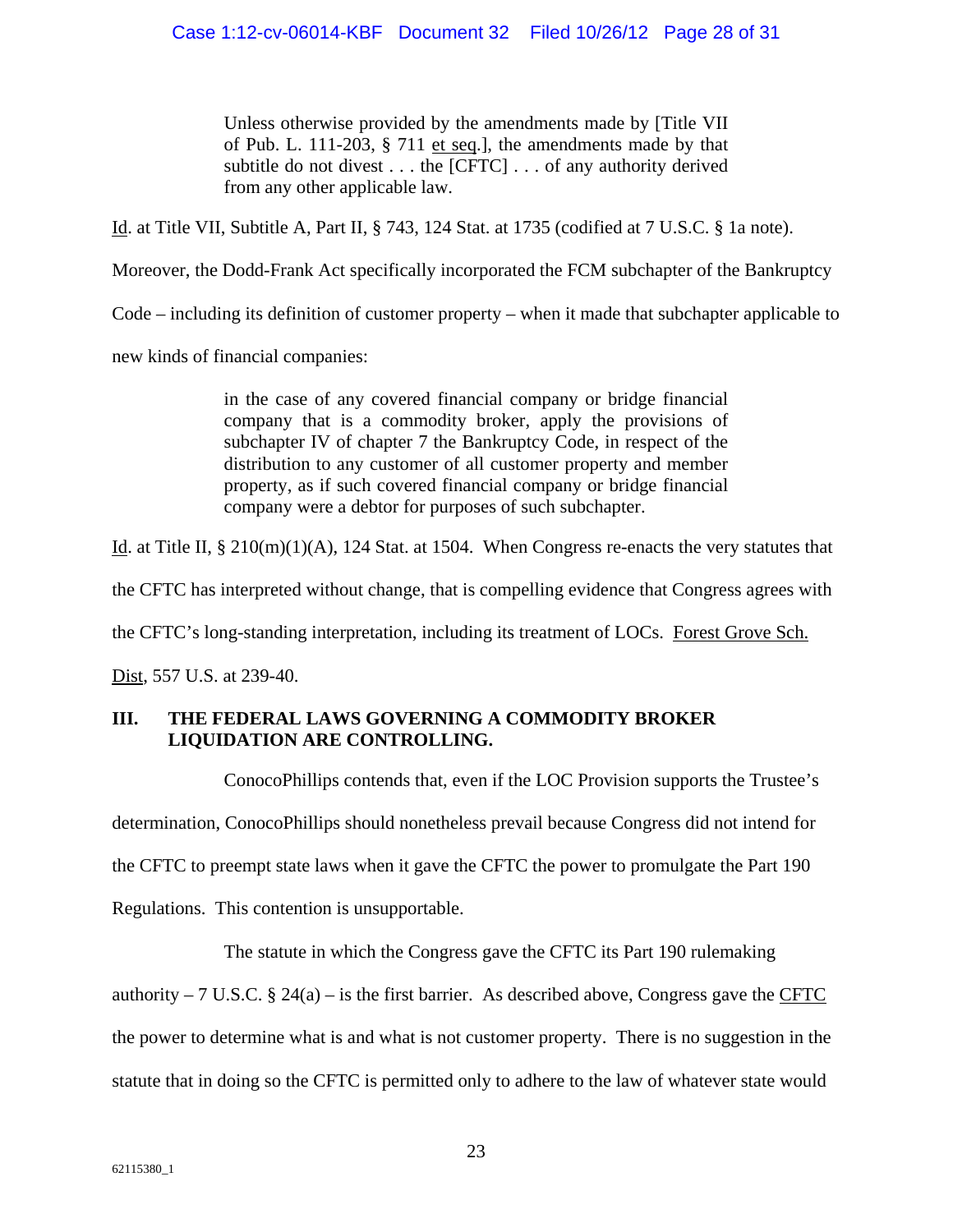#### Case 1:12-cv-06014-KBF Document 32 Filed 10/26/12 Page 29 of 31

happen to be applicable in making that determination. If that were the case there would be no need for the regulation to begin with. There is certainly nothing in the statute to support the argument that the CFTC exceeded its authority in enacting regulations that conflict with state law. Wachovia Bank, N.A. v. Burke, 414 F.3d 305, 314 (2d Cir. 2005) ("The proper focus is on whether the agency effecting preemption 'has exceeded [its] statutory authority or acted arbitrarily.'").

A closer reading of 7 U.S.C. § 24(a) only provides further support for this proposition: it directs the CFTC to promulgate rules that certain property will be identifiable to specific customers, that govern the operation of the commodity broker including the payment of margin on futures contracts, the persons to whom customer property and commodity contracts can be transferred, and that inform how customer net equity is to be determined – all without any reference to any requirement that the CFTC follow state laws in the process.

It is well-settled that the Bankruptcy Code itself preempts state laws, and it follows that the regulations that implement it have the same effect. U.S. Const., art. I, § 8, cl. 4. (granting Congress the authority to establish "uniform Laws on the subject of Bankruptcies throughout the United States"); see Fid. Fed. Sav. & Loan Ass'n v. de la Cuesta, 458 U.S. 141, 153 (1982) ("Federal regulations have no less preemptive effect than federal statutes."); E. Equip. & Servs. Corp., 236 F.3d 117, 120-21 (2d Cir. 2001) (holding that state law tort claims for violation of automatic stay "are completely preempted by federal bankruptcy law," because Congress established a "comprehensive federal system" that sets forth the substantive standards "govern[ing] . . . debtor's affairs and creditors' rights" in bankruptcy cases); Int'l Shoe Co. v. Pinkus, 278 U.S. 261, 265 (1929) ("States may not . . . interfere with or complement the Bankruptcy Act or . . . provide additional or auxiliary regulations."). Courts have recognized this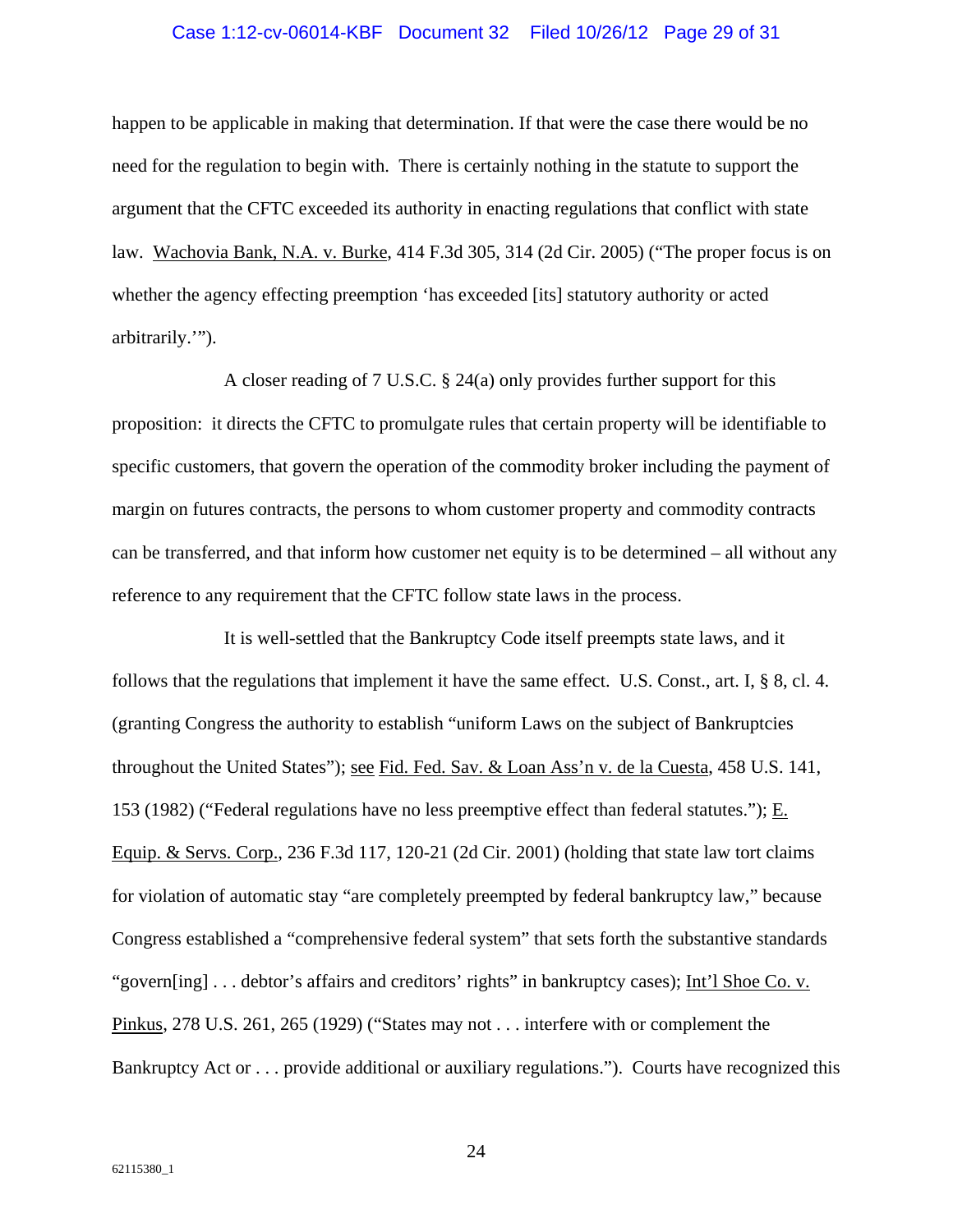#### Case 1:12-cv-06014-KBF Document 32 Filed 10/26/12 Page 30 of 31

in SIPA proceedings as well. SEC v. Albert & Maguire Sec. Co., 378 F.Supp. 906, 912 (E.D. Pa. 1974) ("[i]t is much too late to argue that the provisions of the federal Bankruptcy Act are subordinate to state laws with which they are in conflict.").

Likewise, state laws that would interfere with federal determinations about the return of customer property have been preempted. See Bevill, Bresler & Schulman, Inc., 59 B.R. 353, 378 (D.N.J. 1986), appeal dismissed, 802 F.2d 445 (3d Cir. 1986) (holding that state laws that entitled the customer to a return of its customer property "would be inconsistent with SIPA, as construed in this opinion, and are therefore pre-empted under the Supremacy Clause."). And provisions of LOCs that run contrary to a federal plan have also been superseded. See FDIC v. Bank of Boulder, 865 F.2d 1134, 1141 (10th Cir. 1988), aff'd en banc, 911 F.2d 1466 (10th Cir. 1990).

ConocoPhillips' claims about preemption are in reality an attempt to use state contract law to avoid the federal pro rata distribution system that applies to customer property in a FCM liquidation. The Bankruptcy Code and the regulations that implement it simply do not work that way. Sec. Investor Prot. Corp. v. Bernard L. Madoff Invs. Sec. LLC, 401 B.R. 629, 636 n.12 (Bankr. S.D.N.Y. 2009), aff'd sub nom. Rosenman Family, LLC v. Picard, 420 B.R. 108 (S.D.N.Y. 2009), aff'd, 395 Fed. Appx. 766 (2d Cir. 2010) ("[T]his court will not entertain any form of relief grounded in state or common law that runs counter to SIPA.").

\* \* \*

Based on explicit congressional authority, the CFTC promulgated the regulation that controls in this case. Congress never overrode the CFTC's position, and state law is not an obstacle to the operation of a federal bankruptcy regulation. The Trustee's determination of ConocoPhillips' claims should be confirmed.